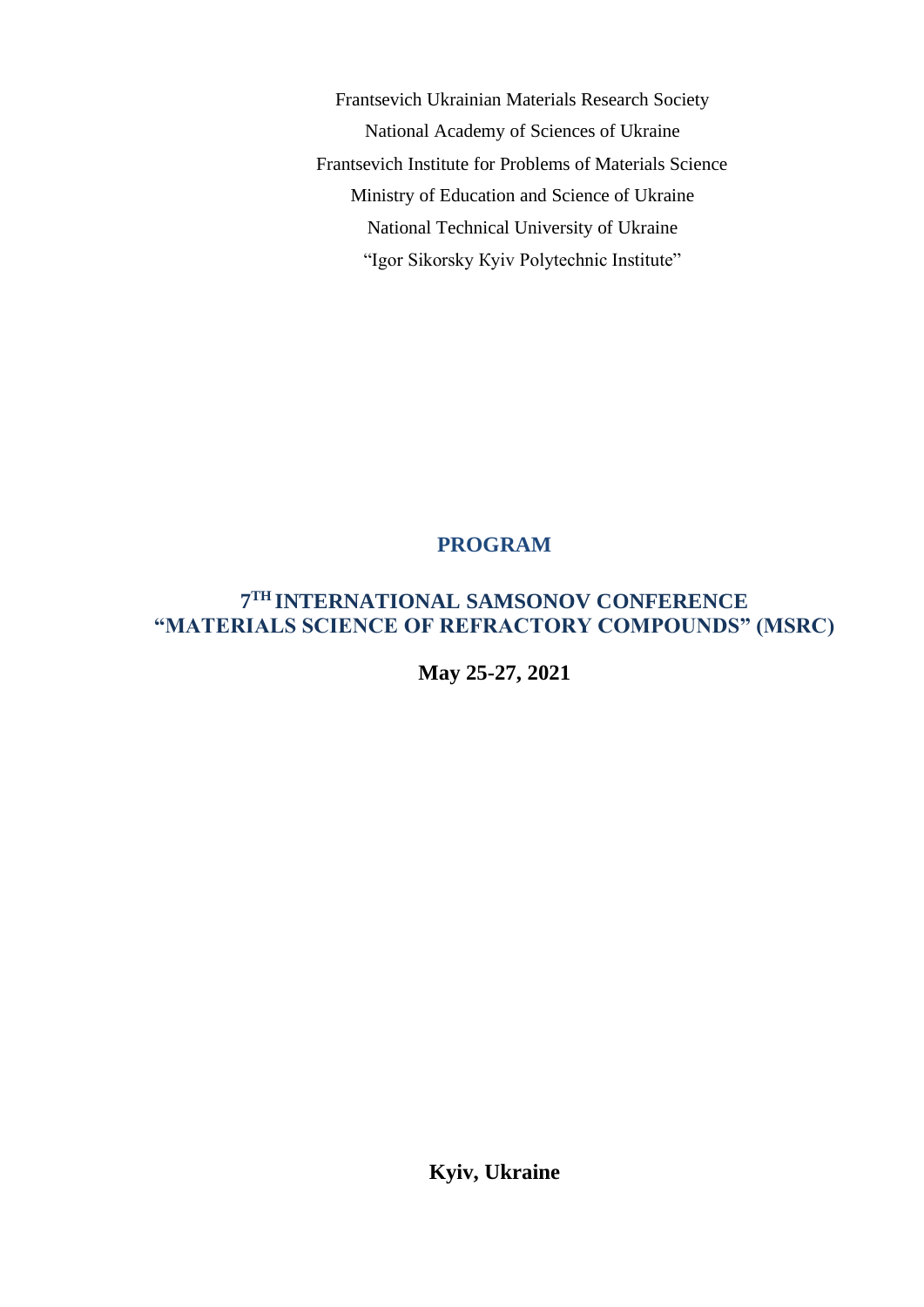## **INTERNATIONAL ORGANIZING COMMITTEE**

Chairman Prof. Ragulya Andrey Vice Chairmen Dr. Ivashchenko Volodymyr and Dr. Bogomol Yury Scientific Secretaries

Dr. Storozhenko Maryna, PhD Bilan Iryna, Prof. Yurkova Oksana

| Abadias G.     | France     | Vasylkiv O.           | Japan          |
|----------------|------------|-----------------------|----------------|
| Borisova A.    | Ukraine    | Musil J.              | Czech Republic |
| Frage N.       | Israel     | Novosad V.            | <b>USA</b>     |
| German R.      | <b>USA</b> | Obradovich N.         | Serbia         |
| Gogotsi Yu.    | <b>USA</b> | Olevskyi E.           | <b>USA</b>     |
| Grigor'ev O.   | Ukraine    | Panasjuk A.           | Ukraine        |
| Guillon O.     | Germany    | Philipov V.           | Ukraine        |
| Herrmann M.    | Germany    | Pogrebnjak A.         | Ukraine        |
| Hamouda Khaled | Algeria    | Povstyanoy O.         | Ukraine        |
| Imbirovich N.  | Ukraine    | Rud V.                | Ukraine        |
| Kovalchenko M. | Ukraine    | Zgalat-Lozynskyy O.   | Ukraine        |
| Leszczynski J. | <b>USA</b> | Turchi P.             | <b>USA</b>     |
| Loboda P.      | Ukraine    | Urbanovich V.         | <b>Belarus</b> |
| Mikhailov V.   | Moldova    | <b>Zhang Dongyang</b> | China          |
| Vasiliev O.    | Ukraine    | Demirskyi D.          | Japan          |

## **CONFERENCE EXECUTIVE COMMITTE**

Frantsevich Ukrainian Materials Research Society Institute for Problems of Materials Science

> Olifan Olena Kyryliuk Stepan, Zamula Maryna

Vasiliev Oleksandr, Storozhenko Maryna, Myroniuk Denys

Contacts: +38067 456 97 00 [umrs2004@ukr.net](mailto:umrs2004@ukr.net) [elena.krisuk@gmail.com](mailto:elena.krisuk@gmail.com) [Website:https://bit.ly/3d2ILLs](https://bit.ly/3d2ILLs)

Igor Sikorsky Кyiv Polytechnic Institute

Bogomol Yuriy, Suchomozska Oksana, Teslya Sergiy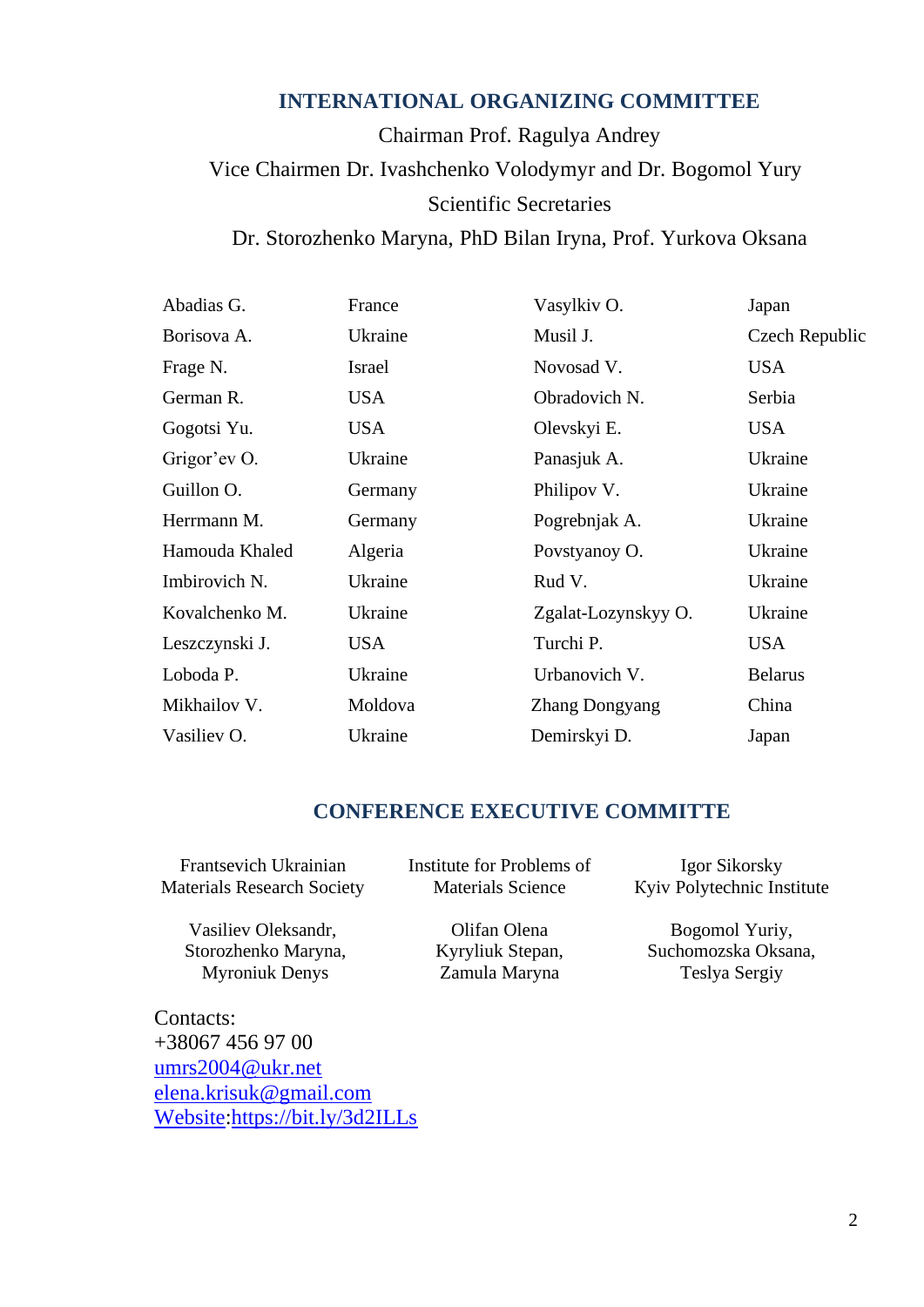# **CONFERENCE SCHEDULE**

Frantsevich Institute for Problems of Materials Science 3 Krzhyzhanivsky Street, Kyiv, Ukraine

| Tuesday, May 25          | 9:00-10:30     | <b>Registration of Participants</b>                                              |  |
|--------------------------|----------------|----------------------------------------------------------------------------------|--|
|                          | 10:30-12:30    | <b>Opening Session</b>                                                           |  |
|                          | 13:00-16:20    | <b>Symposium A.</b> Low-dimensional<br>nanostructures of refractory<br>compounds |  |
| <b>Wednesday, May 26</b> | 8:00-9:00      | <b>Registration of Participants</b>                                              |  |
|                          | 9.00-12:20     | <b>Symposium B.</b> Ceramics and<br>composites based on refractory<br>compounds  |  |
|                          | 13:00-14:30    | <b>Poster session I</b>                                                          |  |
|                          | 14:30-16:00    | <b>Symposium C.</b> Films and coatings<br>based on refractory compounds          |  |
| Thursday, May 27         | 8:00-9:00      | <b>Registration of Participants</b>                                              |  |
|                          | $9:00 - 12:00$ | <b>Symposium D.</b> Synthesis and<br>properties of refractory compounds          |  |
|                          | 13:00-14:30    | <b>Poster session II</b>                                                         |  |
|                          | 14:30-16:10    | <b>Symposium D.</b> Synthesis and<br>properties of refractory compounds          |  |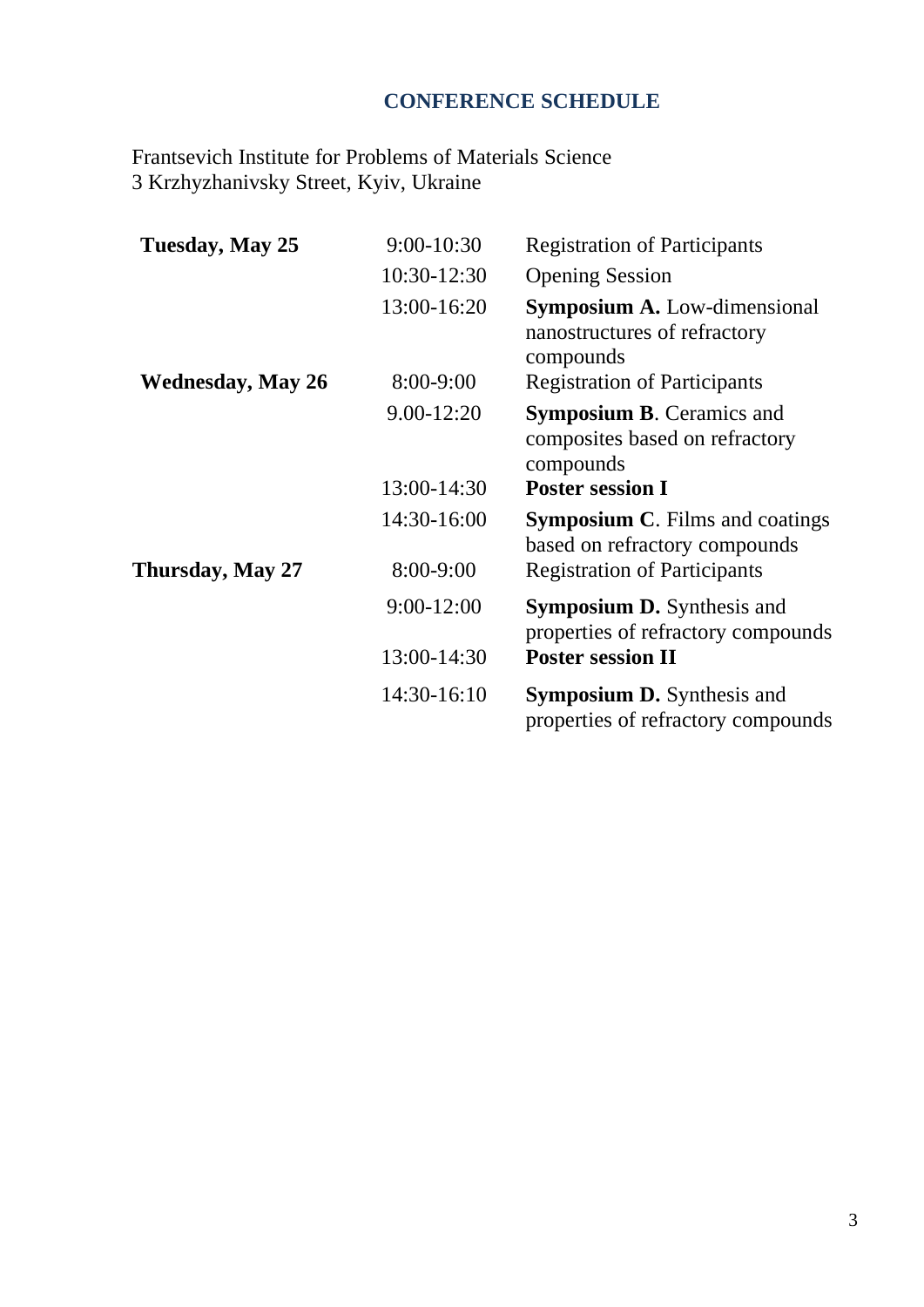## **CONFERENCE OPENING**

## **Tuesday, May 25**

# 9:00 - 10:30 Registration of Participants 10:30 **Greetings from Organizers:**

Chairman Prof. Ragulya Andrey Frantsevich Ukrainian Materials Research Society

Vice Chairman Dr. Ivashchenko Volodymyr Frantsevich Institute for Problems of Materials Science, National Academy of Sciences of Ukraine

Vice Chairman Dr. Bogomol Yury National Technical University of Ukraine"Igor Sikorsky Кyiv Polytechnic Institute"

11:00 Conference Technical Details

#### 11:15 **GRIGORII SAMSONOV – SCIENTIST, ORGANIZER, TEACHER**

Prof. Kovalchenko Mykhail Frantsevich Institute for Problems of Materials Science, National Academy of Sciences of Ukraine

#### 11:45 **PERSPECTIVES OF INTERNATIONAL COOPERATION IN THE FRAMEWORK OF HORIZONT EUROPE**

Dr. Bilan Irina Frantsevich Institute for Problems of Materials Science, National Academy of Sciences of Ukraine

12:00 - 13:00 **Lunch**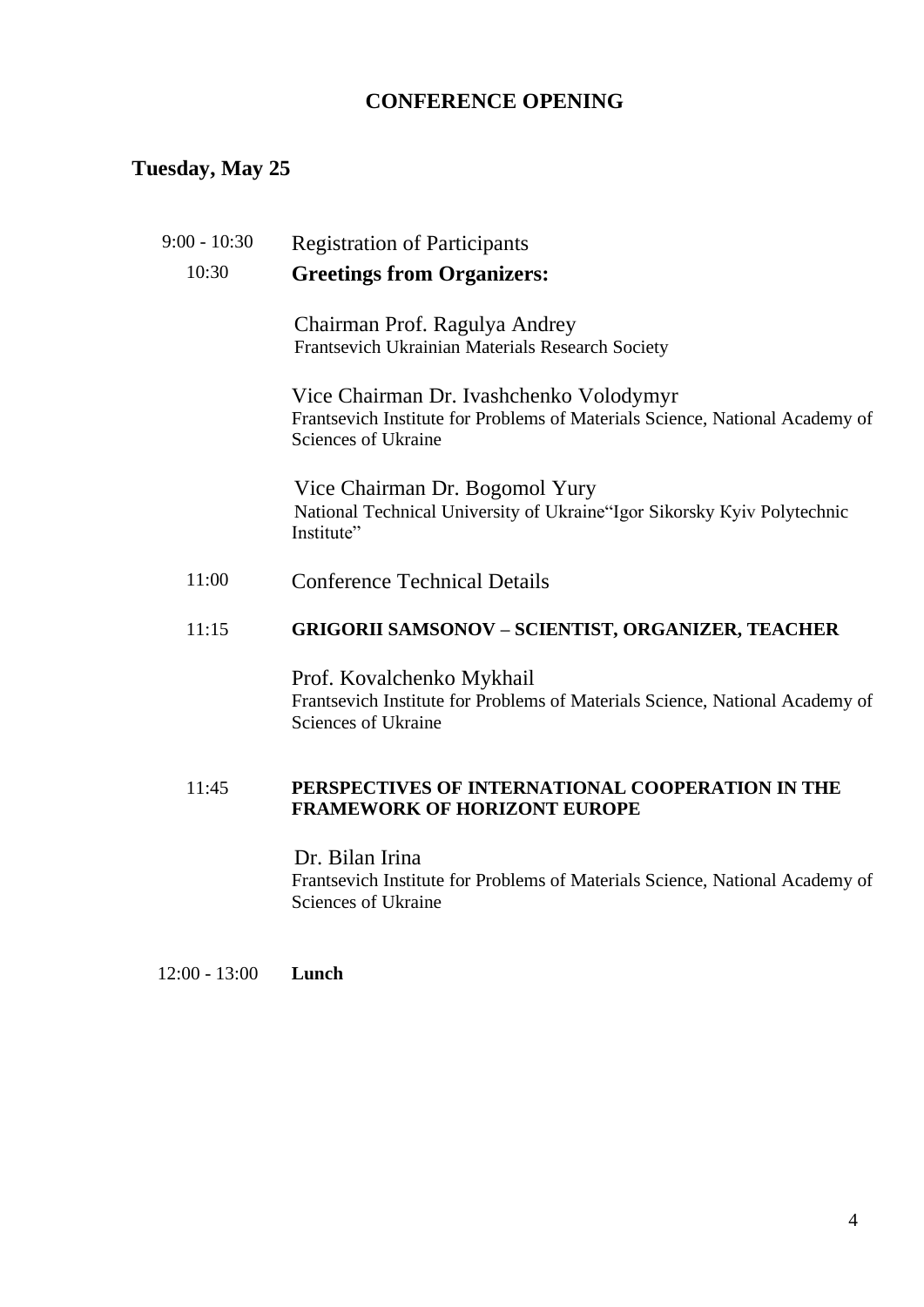# **SYMPOSIUM A. LOW-DIMENSIONAL NANOSTRUCTURES OF REFRACTORY COMPOUNDS**

# **Tuesday, May 25**

Chairwoman: **Dr. Sci. Borodianska Hanna**

## **ORAL SESSION**

13:00-13:40

#### **Keynote**

#### **CARBIDES AND NITRIDES OF TRANSITION METALS - FROM SAMSONOV TO OUR DAYS** Gogotsi Yu.

Drexel University, Department of Materials Science and Engineering

13:40-14:20

#### **Keynote**

#### **VAN DER WAALS NANOHETEROSTRUCTURES ON 2D TRANSITION METAL DICHALCOGENIDES BASIS: TRENDS, PROBLEMS AND PERSPECTIVES** Kulikov L.M.

Frantsevich Institute for Problems of Materials Science, National Academy of Sciences of Ukraine

#### 14:30-15:00 **Break**

#### 15:00-15:20 **THE PROPERTIES OF PURE AND Ag-DOPED ZnO NANOCOMPOSITES** Ievtushenko A., Karpyna V., Shtepliuk I., Ericksson J.<sup>(1)</sup>, Yakimova R.<sup>(1)</sup>, Khranovskyy  $V^{(1)}$ (1) Frantsevich Institute for Problems of Materials Science, National Academy of Sciences of Ukraine

(2) Department of Physics, Chemistry and Biology

#### 15:20-15:40 **TRANSPORT PROPERTIES AND LOW TEMPERATURE DAMPING OF FERROMAGNETIC RESONANCE IN Co/Al2O<sup>3</sup> AND Co/SiO<sup>2</sup> FERROMAGNETIC NANOCOMPOSITES**

Baibara O.E., Radchenko M.V., Dmitriev A.I., Bugaiova M.E., Ievtushenko A.I., Krushynskaya L.A.<sup>(1)</sup>,StelmakhY.A.<sup>(1)</sup>, Foltyn M.<sup>(2)</sup>, Przybylinska H.<sup>(2)</sup>, Story T.<sup>(2)</sup> Frantsevich Institute for Problems of Materials Science, National Academy of Sciences of Ukraine (1)E.O. Paton Electric Welding Institute, National Academy of Sciences of Ukraine

(2) Institute of Physics, Polish Academy of Sciences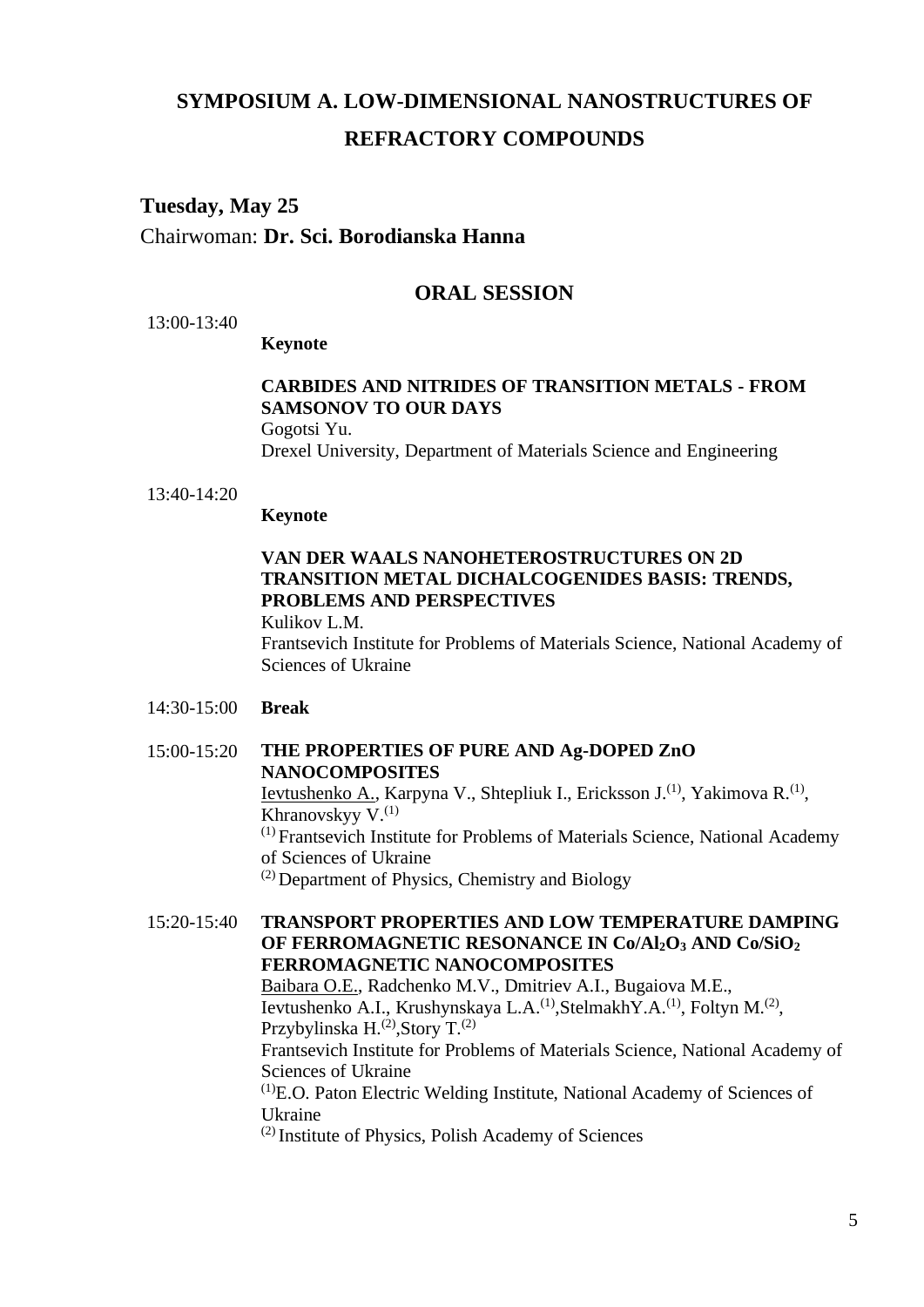#### 15:40-16:00 **TWO-DIMENSIONAL(2D) MOLYBDENUM DISULFIDE HIGHLY SENSITIVE HUMIDITY SENSOR**  Kulikov L.M., Ragulya А*.*V., Poznij A.P., Shevchuk M.V., Konih-Ettel N.B. Frantsevich Institute for Problems of Materials Science, National Academy of Sciences of Ukraine

16:00-16:20 **REGULARITIES OF DECOMPOSITION OF TRANSINION METAL DISELENIDES OF IV-VIA GROUPS AND MECHANISMS FOR THE FORMATION OF DISSIPATIVE STRUCTURES AND OBJECTS** Solntsev V.P., SolntsevaТ.А. Frantsevich Institute for Problems of Materials Science, National Academy of Sciences of Ukraine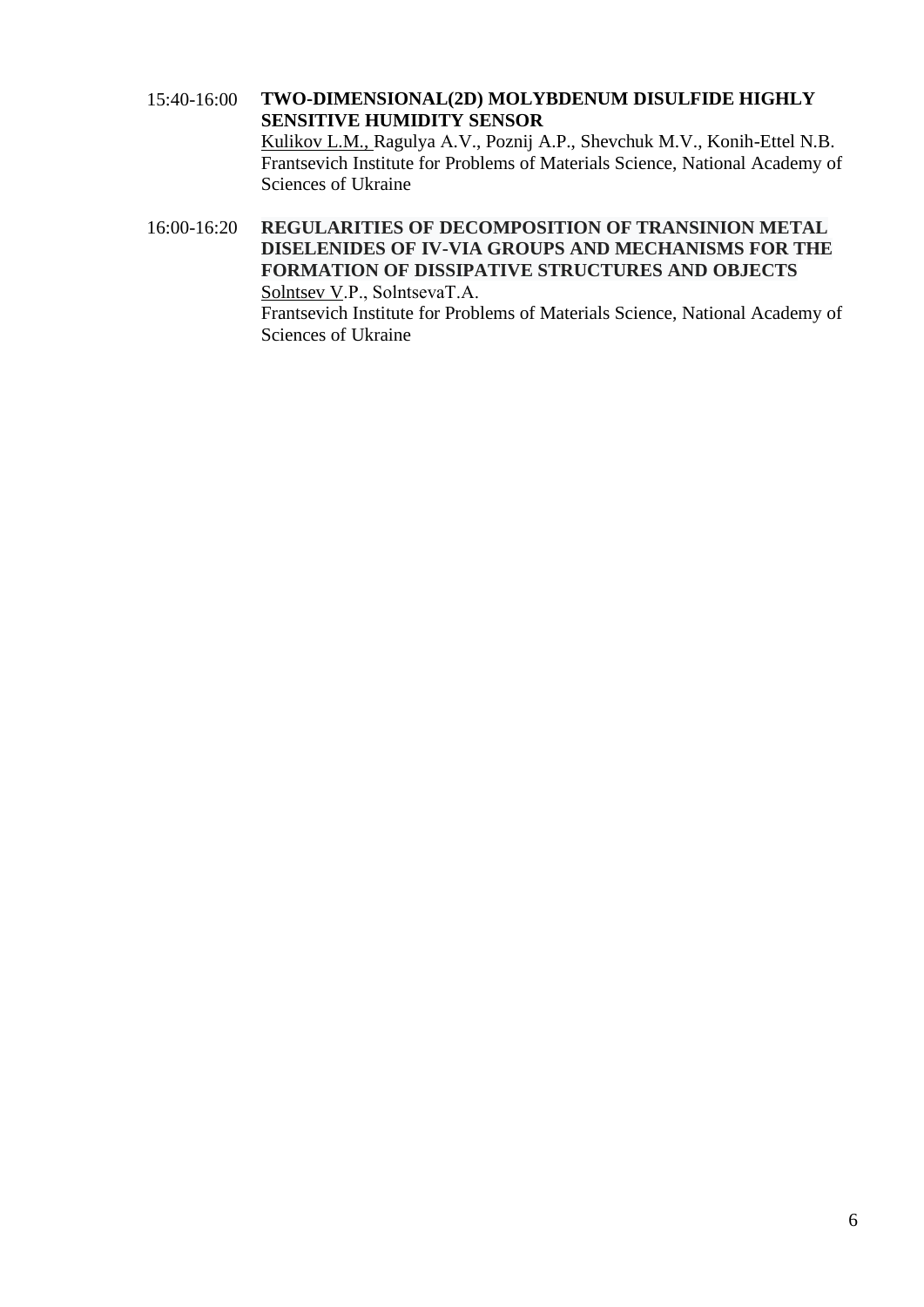# **SYMPOSIUM B. CERAMICS AND COMPOSITES BASED ON REFRACTORYCOMPOUNDS**

## **Wednesday, May 26**

Registration 8:00 – 9:00 Chairman: **Dr. Sci. Bogomol Yurii**

# **ORAL SESSION**

#### 9:00-9:40 **Keynote**

## **HIGH-SPEED ELECTRON-BEAM SINTERING AS ALTERNATIVE TO SPARK PLASMA SINTERING AND 3D PRINTING**

Loboda P., Bogomol Yu., Solodkyi I. National Technical University of Ukraine "Igor Sikorsky Kyiv Polytechnic Institute"

9:40-10:00 **ULTRA-HIGH TEMPERATURE CERAMIC BASED ON ZrB<sup>2</sup> OBTAIN BY PRESSURELESS SINTERING** Mazur P., Grigoriev O., Vedel D. Frantsevich Institute for Problems of Materials Science, National Academy of Sciences of Ukraine

10:00-10:20 **MECHANICAL PROPERTIES AND THERMAL STABILITY OF MAX-PHASES OF Ti(Nb)-Al-C(N) SYSTEM** Prikhna T.A.<sup>(1)</sup>, T.B. Serbenyuk<sup>(1)</sup>, Ostash O.P.<sup>(2)</sup>, Podhurska V.Ya.<sup>(2)</sup>, Sverdun V.B.  $^{(1)}$ , Matsenko A.V.  $^{(1)}$ , M.V. Karpets $^{(1)}$ (1) V. Bakul Institute for Superhard Materials (2) Karpenko Physical-Mechanical Institute of the National Academy of Sciences of Ukraine

## 10:20-10:40 **BORON CARBIDE BASED CERAMICS: SYNTHESIS, PROPERTIES, APPLICATIONS**

Solodkyi\_I., Vterkovskiy M., Husarova I.<sup>(1)</sup>, Bogomol I., Badica P.<sup>(2)</sup>, Loboda P. National Technical University of Ukraine "Igor Sikorsky Kyiv Polytechnic Institute"

(1) Yuzhnoye State Design Office

(2) National Institute of Materials Physics

10:40-11:00 **MECHANISMS OF HIGH TECHNOLOGICAL PLASTICITY AND FORMATION OF STRUCTURE AND PROPERTIES DURING THERMOMECHANICAL PROCESSING OF NANO DISPERSION STRENGTHENED NICKEL ALLOYS** Solntsev V.P., Vasylkivska M.A., Nazarenko V.A., Lugovskiy Y.F., Brodnikovsky N.P., Solntseva Т.А. Frantsevich Institute for Problems of Materials Science, National Academy of Sciences of Ukraine

11:00-11:20 **Break**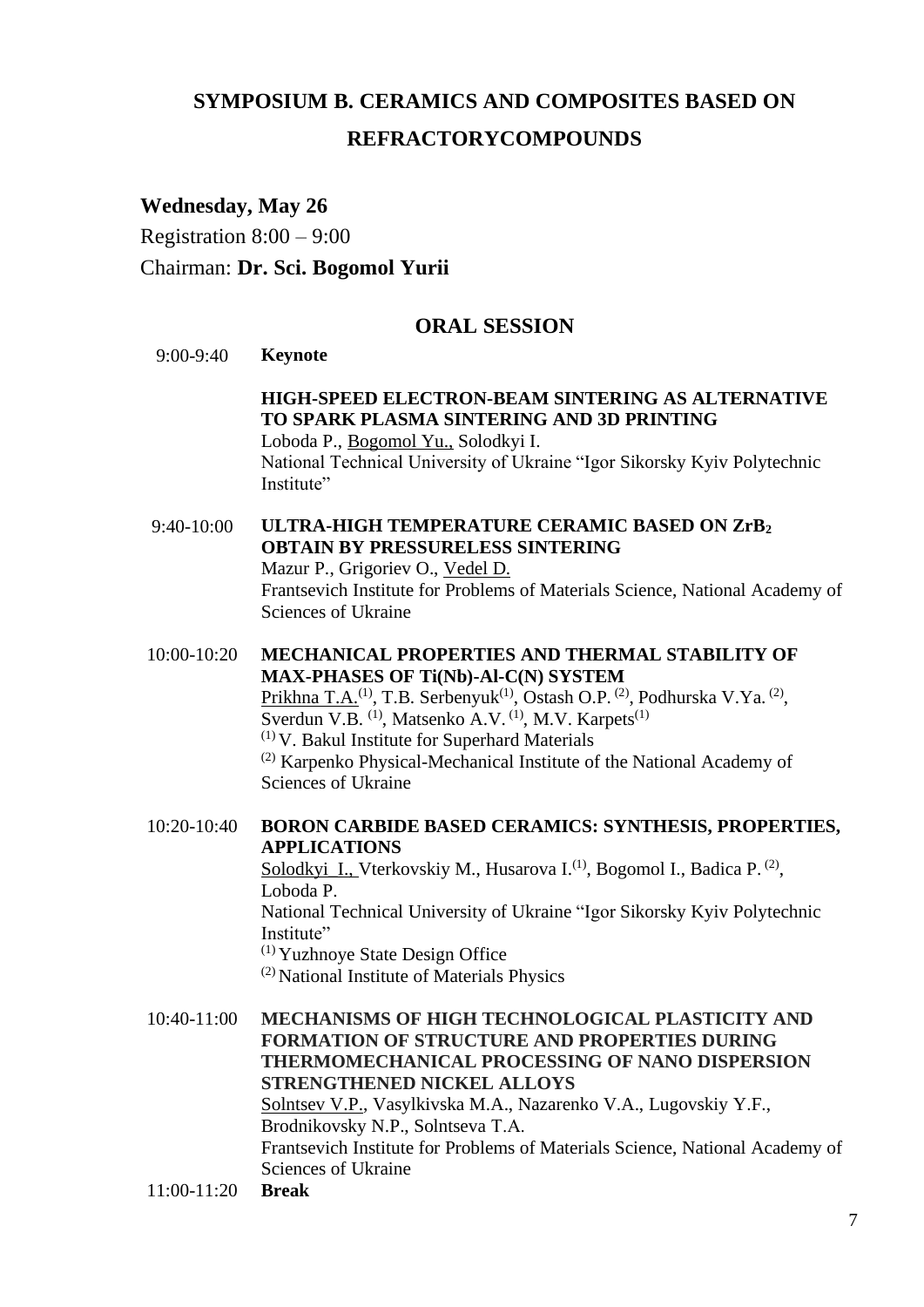#### 11:20-11:40 **OPTICAL PROPERTIES AND STRUCTURE OF REFRACTORY MATERIAL ZnS-B2O<sup>3</sup>**

Zinchenko V.F.<sup>(1)</sup>, Magunov I.R.<sup>(1)</sup>, Mozkova .V.<sup>(2)</sup>,Sadkovska L.V.<sup>(1)</sup>, Kuleshov  $S.V.<sup>(3)</sup>$  $(1)$  A. V. Bogatsky Physico-Chemical Institute (PCI) of NAS of Ukraine

(2) State Enterprise for Special Instrument Making "Аrsenal"

 $(3)$  V.I. Vernadsky Institute of General and Inorganic Chemistry of NAS of Ukraine

## 11:40-12:00 **DEVELOPMENT OF PRESSURE SINTERING METHODS FOR CERAMIC AND CERMET BASED ON REFRACTORY COMPOUNDS**

Kovalchenko M. S.

Frantsevich Institute for Problems of Materials Science, National Academy of Sciences of Ukraine

#### 12:00-12:20 **DISPERSION-STRENGTHED COMPOSITES OF Ti – TiC SYSTEM, OBTAINED BY SPARK PLASMA SINTERING OF POWDERS AFTER HIGH VOLTAGE ELECTRIC DISCHARGE TREATMENT**

Syzonenko O.M<sup>(1)</sup>., Tashev P. <sup>(2)</sup>, Prystash M. S.<sup>(1)</sup>, Torpakov A. S.<sup>(1)</sup>, Lypian Ye.V.  $(1)$ 

(1)Institute of Pulse Processes and Technologies of NAS of Ukraine **(**2)Institute of Metal Science, Equipment and Technologies "Acad. A. Balevsci" with Hydroaerodynamics centre of the BAS

12:20-13:00 **Lunch**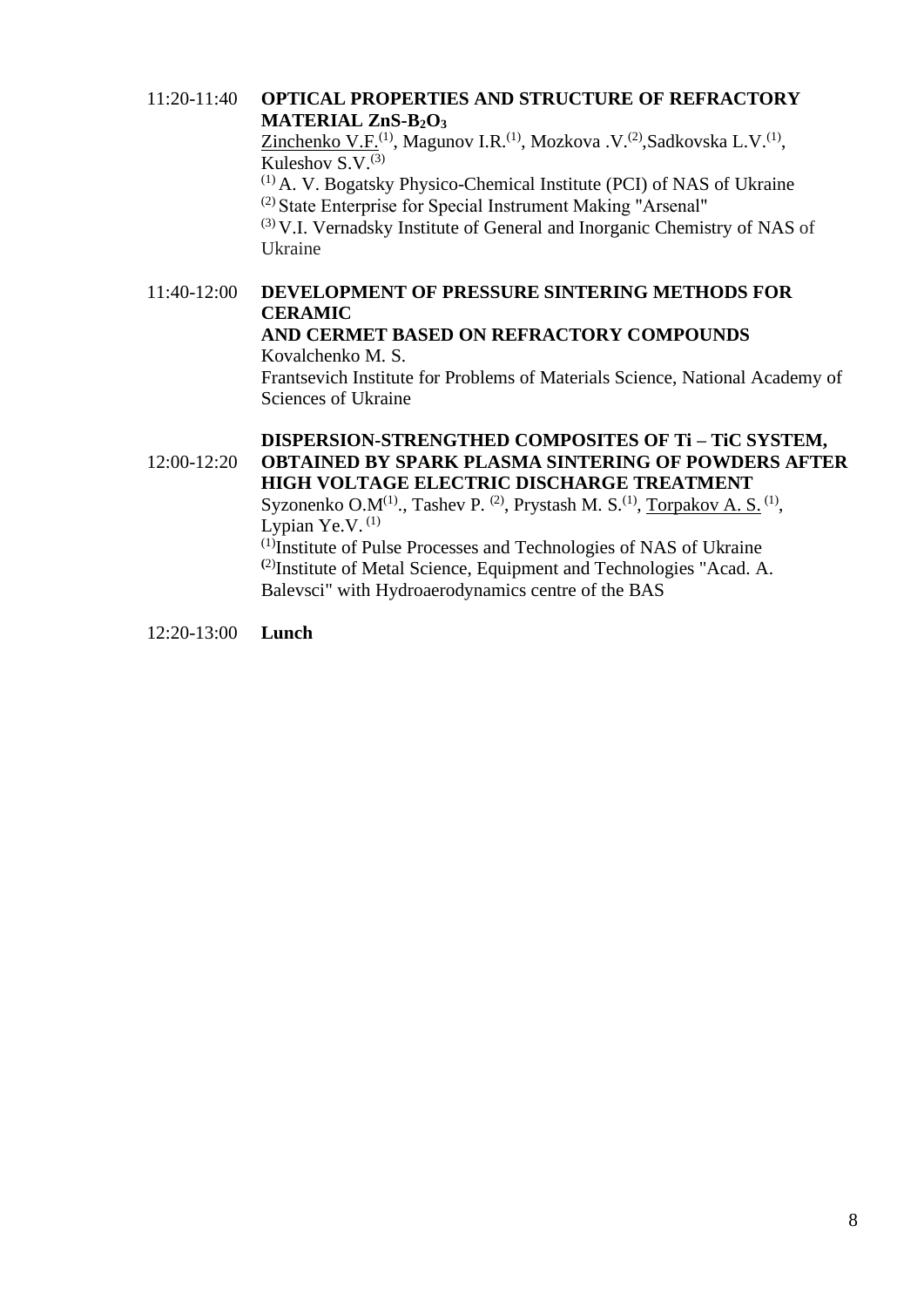# **SYMPOSIUM C. FILMS AND COATINGS BASED ON REFRACTORYCOMPOUNDS**

### **Wednesday, May 26**

#### Chairwoman: **Dr. Sci. Storozhenko Maryna**

#### **ORAL SESSIONS**

 $14.30 - 14.50$ 

#### **Keynote**

## **NANOSCALE MULTILAYER ZrN/CrN COATINGS CURRENT AND FUTURE STUDY TRENDS**

Pogrebnjak A.D., Maksakova O.V. Sumy State University

14:50-15:10 **ON THE TARGET SURFACE TEMPERATURE DURING DC MAGNETRON SPUTTERING** Shaginyan L.R.,<sup>(1)</sup> Kuzmichev A.I.,<sup>(2)</sup> Mironov M.I.<sup>(1)</sup> (1) Frantsevich Institute for Problems of Materials Science, National Academy of Sciences of Ukraine (2) Igor Sikorsky Kyiv Polytechnic Institute.

15:10-15:20 **THE PROPERTIES OF HIGH ENTROPY ALLOY FILMS DEPOSITED BY MAGNETRON SPUTTERING** Shaginyan L.R., Krapivka N.A., Kotko А.V., Britun V.F., Gorban' V.F., Mironov M.I. Frantsevich Institute for Problems of Materials Science, National Academy of Sciences of Ukraine

15:20-15:40 **INFLUENCE OF VACUUM-ARC DEPOSITION CONDITIONS ON THE STRUCTURAL-PHASE STATE AND MECHANICAL CHARACTERISTICS OF (TiSi)N/NbN COATINGS**  V.M. Beresnev<sup>(1)</sup>, S.V. Lytovchenko<sup>(1)</sup>, V.A. Chishkala.<sup>(1)</sup>, O.V. Maksakova.<sup>(2)</sup>, V.A. Stolbovoy<sup>(1,3)</sup>, B.O. Mazylin<sup>(1)</sup>, <u>D.V. Horokh<sup>(1)</sup></u> (1) V. N. Karazin Kharkiv National University (2) Sumy State University (3) National Science Center Kharkov Institute of Physics and Technology

15:40-16:00 **STRUCTURE AND WEAR-RESISTANCE OF TiCrC(Ni) THERMAL-SPRAYED COATINGS** Umanskyi O. <sup>(1)</sup>, Storozhenko M.<sup>(1)</sup>, Chevychelova T.<sup>(1)</sup>, Varchenko V. <sup>(1)</sup>, Brazhevsky V.<sup>(2)</sup>, Chernyshov O.<sup>(2)</sup>, Terentiev O.<sup>(1)</sup>, Martsenyuk I.<sup>(1)</sup>, Haltsov K.  $(1)$ , Bondarenko O. $(1)$ (1) Frantsevich Institute for Problems of Materials Science, National Academy of Sciences of Ukraine (2) LTD "Composite Systems"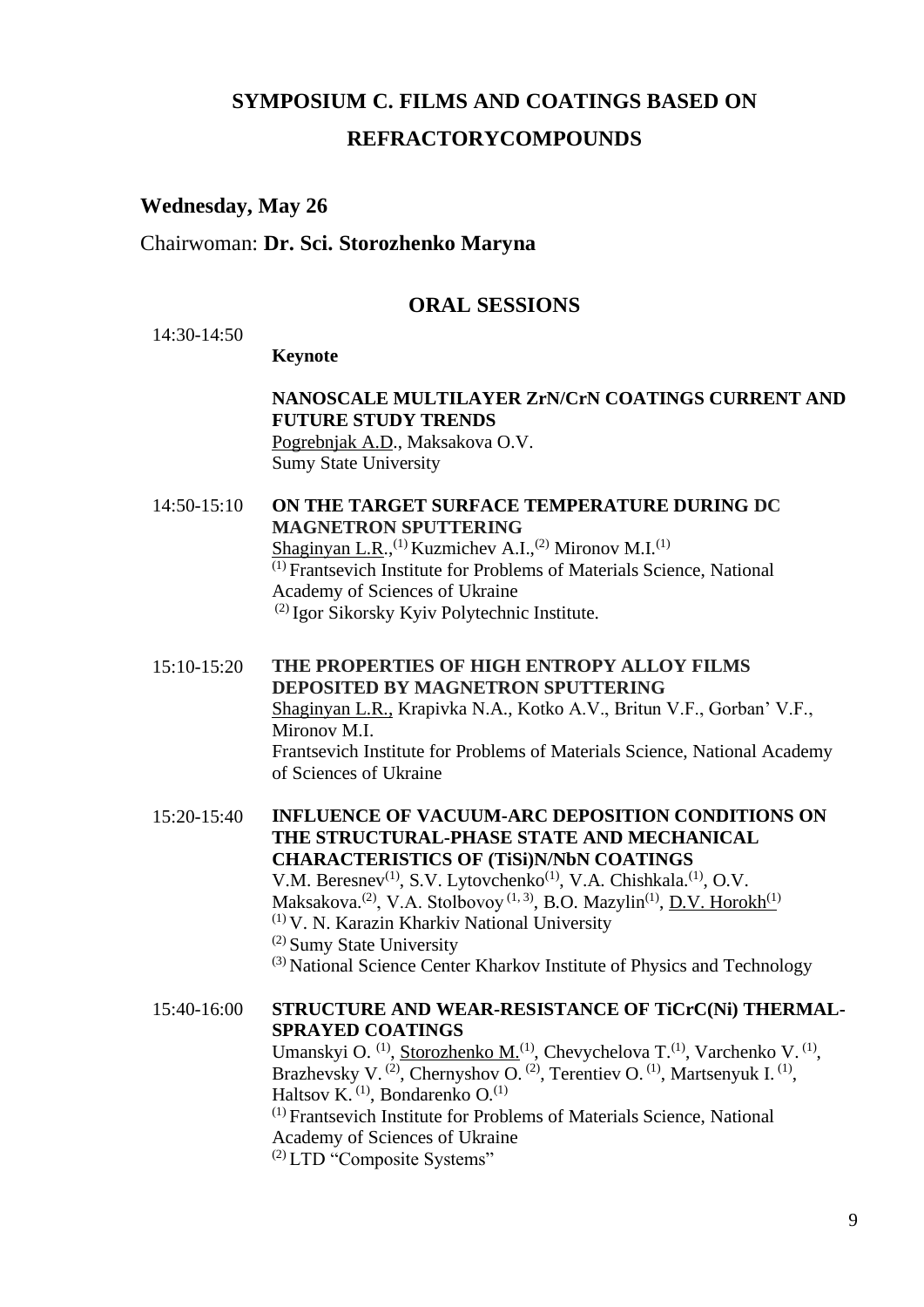# **SYMPOSIUM D. SYNTHESIS AND PROPERTIES OF REFRACTORY COMPOUNDS**

## **Thursday, May 27**

Registration 8:00 – 9:00

## Chairman: **Dr. Sci. Zgalat-Lozynskyi Ostap**

#### **ORAL SESSION**

9:00-9:40

#### **Keynote**

#### **MULTICOMPONENTHIGH ENTROPY INTERMETALLICS AND COMPOUNDS**

Firstov S.A., Gorban V.F., Krapivka N.A., Karpets M.V. Frantsevich Institute for Problems of Materials Science, National Academy of Sciences of Ukraine

9:40-10:00 **ELECTRONIC STRUCTURE OF HIGH MELTING TaCxN1-x and TaxHf1-xC COMPOUNDS: FIRST-PRINCIPLES CALCULATIONS AND X-RAY SPECTROSCOPY MEASUREMENTS**

Khyzhun O.Y.<sup>(1)</sup>, Lavrentyev A.A.<sup>(2)</sup>, Gabrelian B.V.<sup>(3)</sup>, Tuan V. Vu<sup>(4)</sup>, Kopylova K.I. (1)

(1) Frantsevich Institute for Problems of Materials Science, National Academy of Sciences of Ukraine

(2) Department of Electrical Engineering and Electronics, Don State Technical University

(3) Department of Computational Technique and Automated System Software, Don State Technical University

(4) Division of Computational Physics, Institute for Computational Science, Ton Duc Thang University

10:00-10:20 **STABILITY, PHASE DIAGRAMS AND PROPERTIES OF SOLID SOLUTIONS BASED ON TRANSITION METAL COMPOUNDS: AN AB-INITIO STUDY**

Ivashchenko V.I.

Frantsevich Institute for Problems of Materials Science, National Academy of Sciences of Ukraine

10:20-10:40 **GENERALIZED TEMPERATURE DEPENDENCE OF THE YUNG'S MODULE OF METALS AND TITANIUM ALLOYS** Firststov S.A., Lugovskoi Y.F., Kuz'menkoN.N., [Кulak](javascript:;) L.D. Frantsevich Institute for Problems of Materials Science, National Academy of

Sciences of Ukraine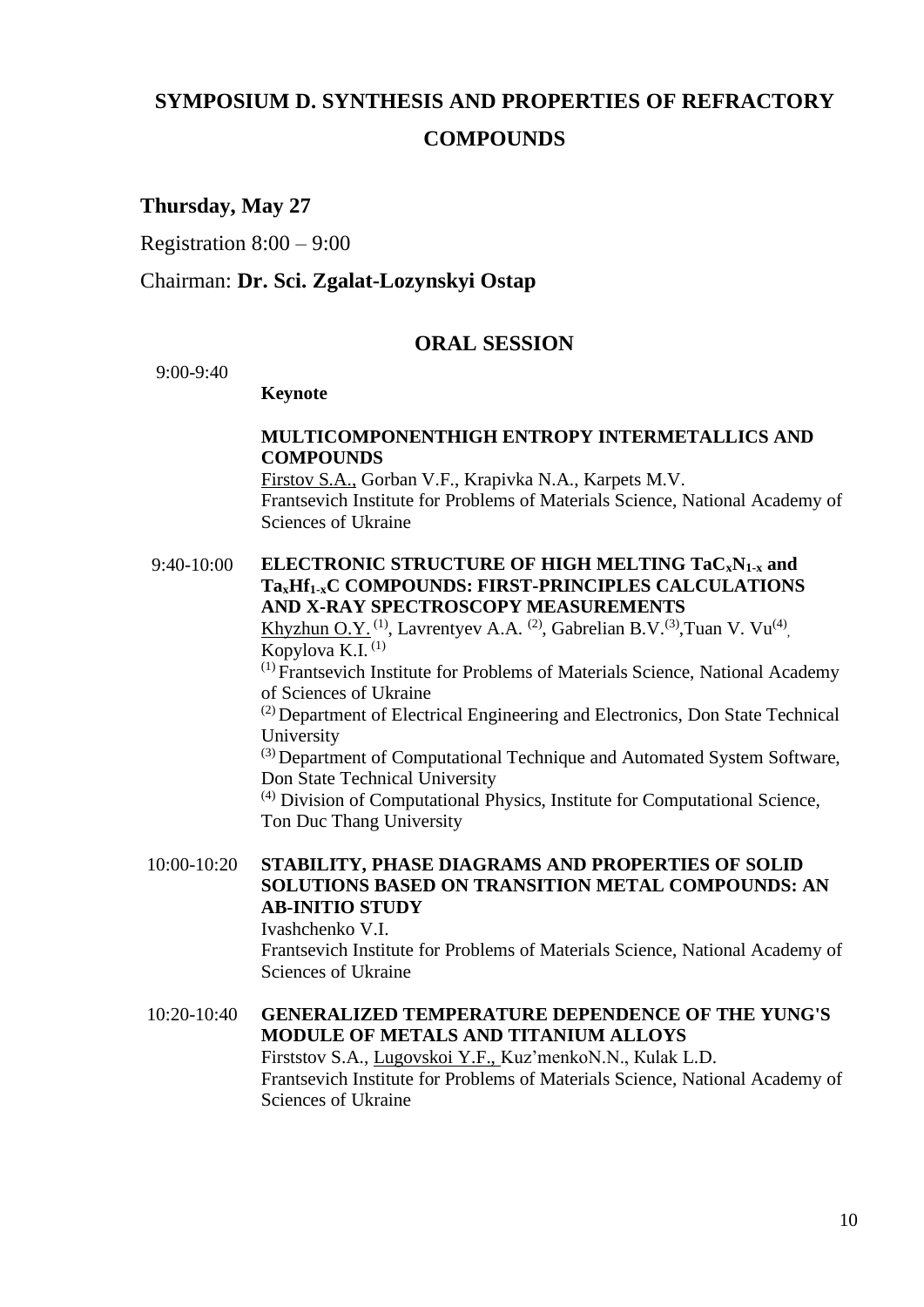#### 10:40-11:00 **INFLUENCE OF HEATING TO HIGH TEMPERATURES ON MECHANICAL PROPERTIES OF BORIDE-BASED REFRACTORY MATERIALS**

Lokatkina A.S. <sup>(1)</sup>, Prikhna T.A. <sup>(1)</sup>, Moshchil V.E. <sup>(1)</sup>, Barvitskiy P.P. <sup>(1)</sup>, Karpets M.V.<sup>(2)</sup>, Borimsky O.I.<sup>(1)</sup>, Devin L.M.<sup>(1)</sup>, Ponomaryov S.<sup>(1)</sup>, Bondar A.A.<sup>(2)</sup> (1) Institute for Superhard Materials of the National Academy of Sciences of Ukraine

(2) Frantsevich Institute for Problems of Materials Science, National Academy of Sciences of Ukraine

#### 11:00-11:20 **Break**

#### 11:20-11:40 **THE MECHANICAL BEHAVIOUR OF THE DIRECTIONALLY SOLIDIFIEDCERAMIC EUTECTICS IN WIDE TEMPERATURE RANGE**

Bogomol Yu., Upatov M., Loboda P. National Technical University of Ukraine "Igor Sikorsky Kyiv Polytechnic Institute

#### 11:40-12:00 **COMPOSITES BASED ON HIGH-MELTING POINT COMPOUNDS: SYNTHESIS, CONSOLIDATION, AND PROMISING DEVELOPMENTS** Zgalat-Lozynskyi O.B., Kud I.V., Zyatkevych D.P., Ieremenko L.I.,

Krushinska L.A. Frantsevich Institute for Problems of Materials Science, National Academy of Sciences of Ukraine

12:00 – 13:00 **Lunch**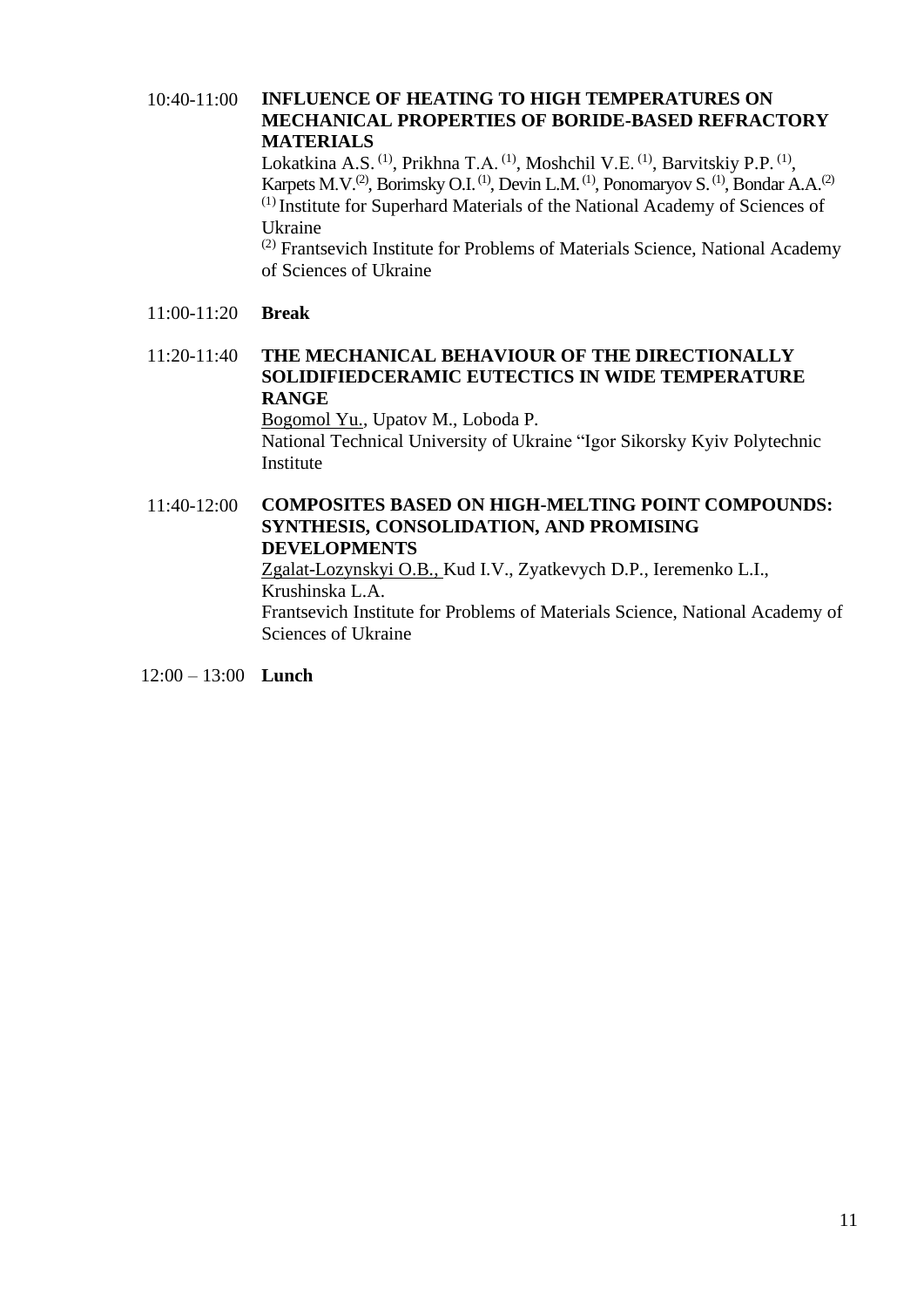# **SYMPOSIUM D. SYNTHESIS AND PROPERTIES OF REFRACTORY COMPOUNDS**

## **Thursday, May 27**

## Chairman: **Dr. Vasiliev Oleksandr**

#### **ORAL SESSION**

14:30-14:50

#### **Keynote**

### **SYNTHESIS OF NANOSIZED CARBIDES AS A RESULT OF ELECTROEXPLOSIVE DESTRUCTION OF REFRACTORY METAL CONDUCTORS**

Sinchuk A. V., Boguslavsky L. Z., Adamchuk Yu. O., Chushchak S. V. Institute of Pulse Processes and Technologies, NAS of Ukraine

#### 14:50-15:10 **PLASMA-ELECTROLYTIC PROCESSING OF ZIRCONIUM ALLOYS**

Imbirovych N.Yu.<sup>(1)</sup>, Povstyanoy O.Yu.<sup>(1)</sup>, Posuvailo V.M.<sup>(2)</sup> (1) Lutsk National Technical University

(2) Karpenko Physico-Mechanical Institute of the NAS of Ukraine

15:10-15:30 **ELECTROCHEMICAL PROPERTIES OF MOLYBDENUM DISULFIDE / MOLYBDENUM NANOHETEROSTRUCTURES** Kulikov L.M. Talash V.M., Rudenko Yu.B., Shevchuk M.V., Konih-Ettel N.B., Sidorenko T.V. Frantsevich Institute for Problems of Materials Science, National Academy of Sciences of Ukraine

#### 15:30-15:50 **KINETIC CHARACTERISTICS ON INTERACTION OF TWO-DIMENSIONAL MOLYBDEN DISULPHIDE MICRONIC POWDERS WITH ENVIRONMENT - OXYGEN AND WATER VAPOR**

Zenkov V.S., Kulikov L.M., Konih-Ettel N.B. Frantsevich Institute for Problems of Materials Science, National Academy of Sciences of Ukraine

#### 15:50-16:10 **MECHANICAL PROPERTIES AND THERMODYNAMICS OF SYNTHESIS OF ZrB2-HfB2SOLID SOLUTIONS FROM DFT CALCULATIONS** Vasiliev O.O, Bekenev V. L. Kartuzov V. V. Frantsevich Institute for Problems of Materials Science, National Academy of Sciences of Ukraine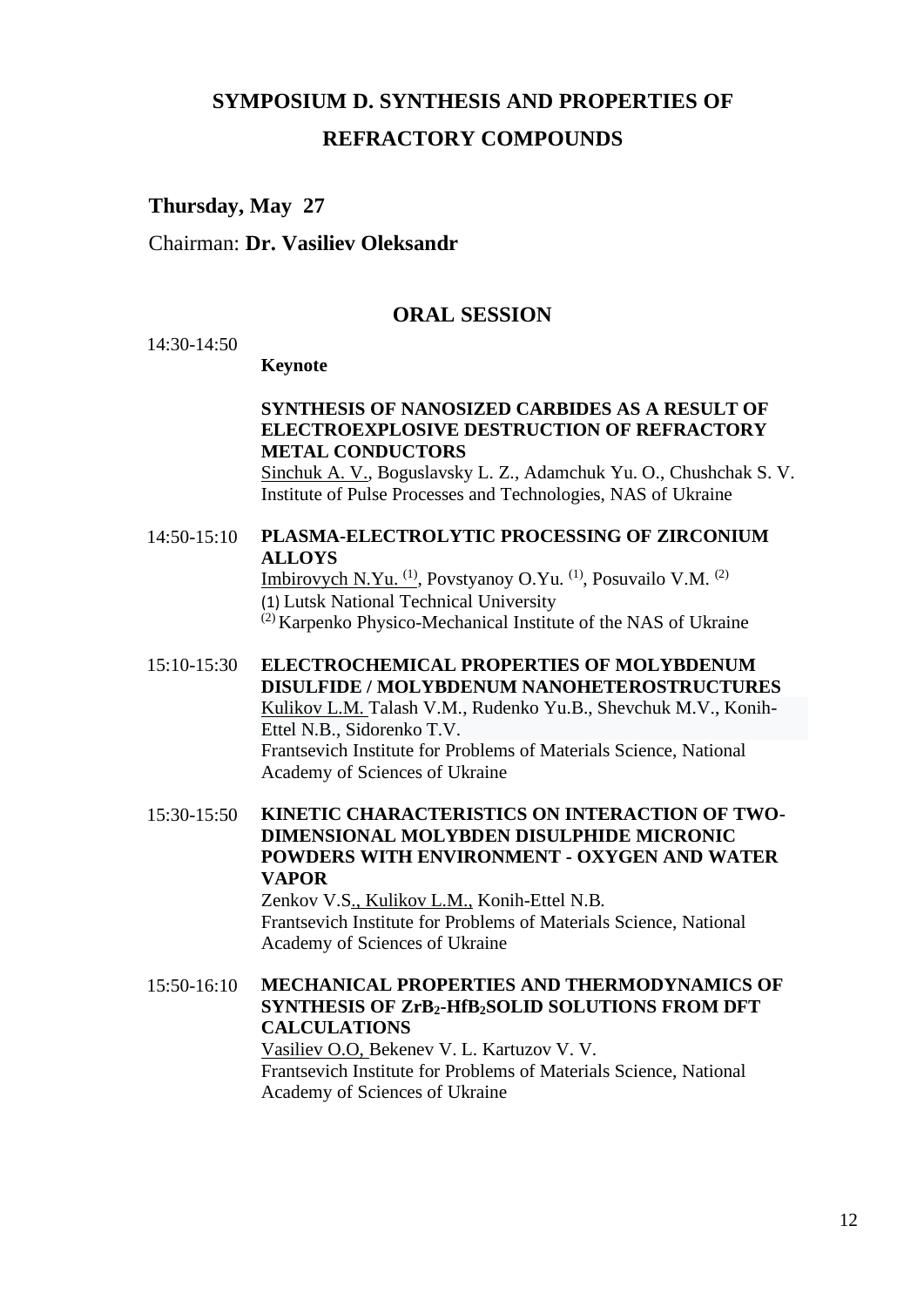## **POSTER SESSION I Wednesday, May 26 13:00-14:30**

#### **FLUID CATALYTIC CRACKING CATALYST WASTE AS A COMPOUND FOR REFRACTORY MATERIALS**

Malaiskiene J.<sup>(1)</sup>, Antonovic V.<sup>(1)</sup>, Loboda P.<sup>(2)</sup>, Boris R.<sup>(1)</sup>, Bogomol I.<sup>(2)</sup> (1) Vilnius Gediminas Technical University (2) National Technical University of Ukraine "Igor Sikorsky Kyiv Polytechnic Institute"

#### **BYPRODUCT FROM THERMAL POWER PLANTS AS A PROMISING MICROAGGREGATE FOR REFRACTORY MATERIALS**

Škamat J. <sup>(1)</sup>, Antonovič V. <sup>(1)</sup>, LobodaP. <sup>(2)</sup>, Stonys R. <sup>(1)</sup>, BogomolI. <sup>(2)</sup>

(1) Vilnius Gediminas Technical University

(2) National Technical University of Ukraine "Igor Sikorsky Kyiv Polytechnic Institute"

#### **TO THE QUESTION ABOUT THE MECHANISM OF WEAR OF COMPOSITE DIAMOND-CONTAINING MATERIAL DURING THEINTERACTION WITH А ROCK**

Vynohradova O.P., Vasylchuk O.S., Zakora A.P., Garashchenko V.V., Bilorusets V.V., Bologova L.M.

N. Bakul Institute for Superhard Materials National Academy of Sciences of Ukraine

## **WORKING CAPABILITY OF THE TOOL FOR THE PROCESSING OF NON-USEFUL MATERIALS MANUFACTURED BY SPARK PLASMA SINTERING (SPS)**

Derev'yanko O.V., Istomina T.І., Vasylkivska M.A., Karpets M.V. Frantsevich Institute for Problems of Materials Science, National Academy of Sciences of Ukraine

#### **COMPONENTS FOR BALL BEARINGS BASED ON Si3N4−ZrN WITH THE SELF-HEALING EFFECT**

Zgalat-Lozynskyi O.B.<sup>(1)</sup>, Zyatkevych D.P.<sup>(1)</sup>, Sokhan' S.V.<sup>(2)</sup>, Kud I.V.<sup>(1)</sup>, Ieremenko L.I.<sup>(1)</sup>, Krushynska L.A.<sup>(1)</sup>, Verbylo D.G.<sup>(1)</sup>, Vasylkivska M.A.<sup>(1)</sup>, Ragulya A.V.<sup>(1)</sup>, Zyatkevych N.S.<sup>(1)</sup> (1) Frantsevich Institute for Problems of Materials Science, National Academy of Sciences of Ukraine

 $(2)$ Bakul Institute of Superhard Materials, National Academy of Sciences of Ukraine

#### **INFLUENCE OF THE POROUS AND MICROCRYSTALLINE STRUCTURE ON THE OPTICAL PROPERTIES OF MgAl2O<sup>4</sup> OBTAINED BY SPARKPLASMA SINTERING**

Kolesnichenko V. G., Zamula M. V., Tyschenko N. I., Tomila T. V., Shyrokov O. V., Stepanenko A. V., Ragulya A. V. Frantsevych Institute for Problems of Materials Science of NASU

# **COMPLEX ZrO2 STABILIZERS FOR CREATING MODERN THERMAL BARRIER COATINGS FOR GAS TURBINE ENGINE BLADES OF VARIOUS APPLICATIONS**

Lakiza S. М., Dudnik О. V., Grachniuk М. І., Ruban О. К., Red'ko V. P., Маkudera A. О., ShmybelskiiV. B.

Frantsevich Institute for Problems of Materials Science, National Academy of Sciences of Ukraine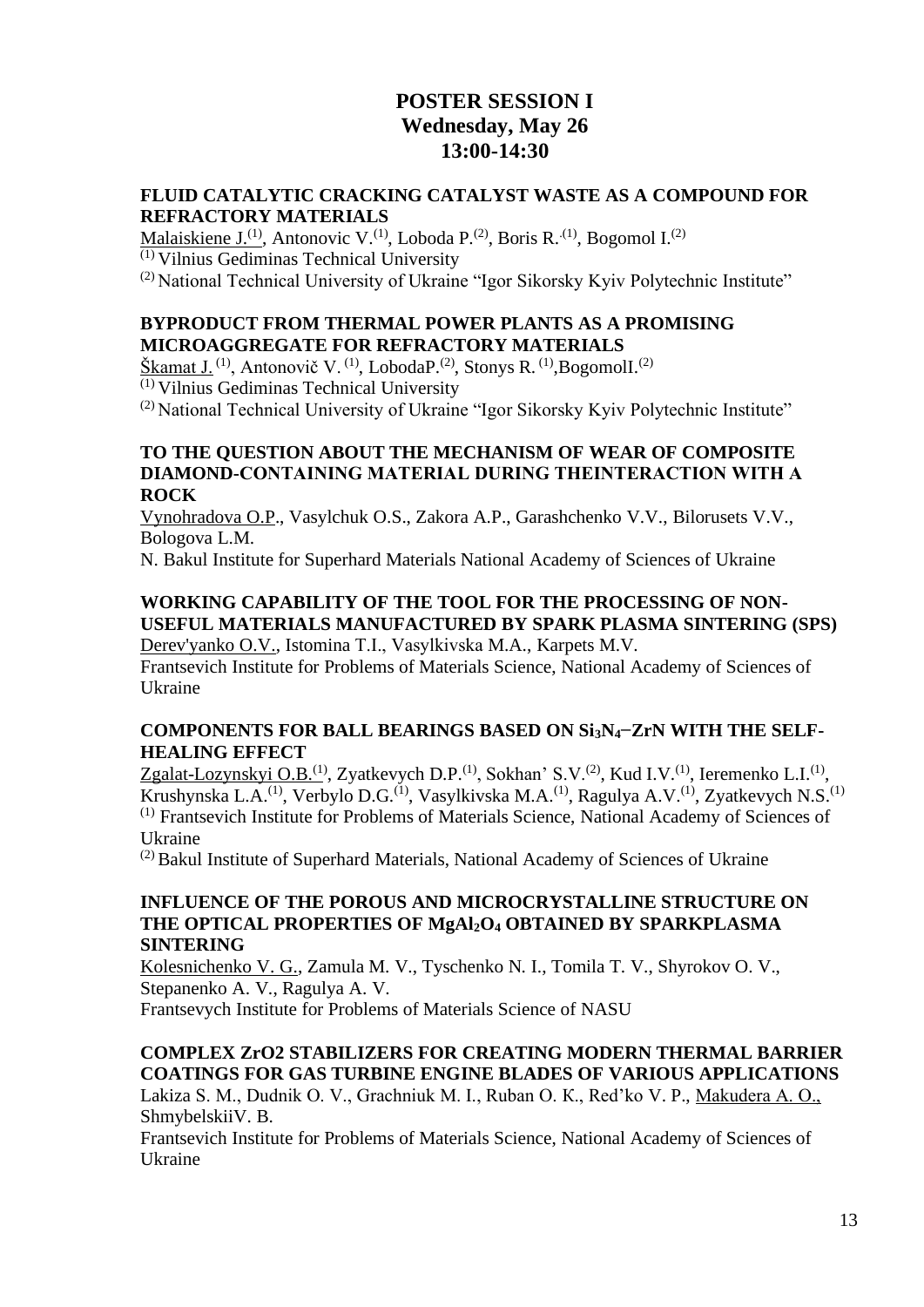## **POLYMER MATERIALS ENHANCEDWITH CERAMICS PARTICLES FOR3D-PRINTING**

Matviichuk O.O.<sup>(1)</sup>, Zakiev V.I.<sup>(2)</sup>, Tolochin O.I.<sup>(3)</sup>, Ievdokymova O.V.<sup>(1)</sup>, Zgalat-Lozynskyi O.B.(3)

*(1)* V. Bakul Institute for Superhard Materials, National Academy of Sciences of Ukraine (2) National Aviation University

(3) Frantsevich Institute for Problems of Materials Science, National Academy of Sciences of Ukraine

# **THE EFFECT OF MODIFICATION OF CHROMIUM CARBIDE ON THE MODULUS OF ELASTICITY OF REACTIVE SINTERED SILICON CARBIDE**

Pinchuk N.A., Gadzyra N.F.

Frantsevich Institute for Problems of Materials Science, National Academy of Sciences of Ukraine

## **SPARK PLASMA SINTERING OF COPPER MATRIX COMPOSITES REINFORCED WITH LaB6-TiB<sup>2</sup> EUTECTIC PARTICLES**

Solodkyi\_I., Trosnikova I., Kolesnichenko V., Loboda P. National Technical University of Ukraine "Igor Sikorsky Kyiv Polytechnic Institute"

## **SPARK PLASMA SINTERING OF COPPER MATRIX COMPOSITES REINFORCED WITH LaB6-TiB<sup>2</sup> EUTECTIC PARTICLES**

Solodkyi\_I., Trosnikova I., Kolesnichenko V., Loboda P. National Technical University of Ukraine "Igor Sikorsky Kyiv Polytechnic Institute"

#### **THE EFFECT OF MODIFICATION OF CARBON-BEARING COMPOSITE POWDERS ON THE MECHANICAL PROPERTIES OF ALLOYS ON THE BASIS OF IRON**

Tymoshenko Ya. G., Gadzyra M. P., Davydchuk N. K., Pinchuk M. O. Frantsevich Institute for Problems of Materials Science, National Academy of Sciences of Ukraine

## **PHYSICAL AND MECHANICAL CHARACTERISTICS OF HIGH MELTING BORON-BASED CERAMIC COMPOSITES FOR EXTREME ENVIRONMENTS**

Barvitskyi P.P., Prikhna T.O.<sup>(1)</sup>, Devin L.N.<sup>(1)</sup>, Muratov V.B.<sup>(2)</sup>, Vasiliev O.O.<sup>(2)</sup>, Richev  $S.V.<sup>(1)</sup>$ , Lokatkina A.S.<sup>(1)</sup>

 $(1)$  V. Bakul Institute for Superhard Materials, National Academy of Sciences of Ukraine (2) Frantsevich Institute for Problems of Materials Science, National Academy of Sciences of Ukraine

## **THE ELASTIC PROPERTIES OF ALUMINUM NITRIDE**

Kaidash O. M.<sup>(1)</sup>, Fesenko I. P.<sup>(1)</sup>, Kysla G. P.<sup>(2)</sup>, Tuz Yu. M.<sup>(2)</sup>, Dobroliubova M. V.<sup>(2)</sup> (1) V. Bakul Institute for Superhard Materials, National Academy of Sciences of Ukraine, <sup>(2)</sup> National Technical University of Ukraine "Igor Sikorsky Kyiv Polytechnic Institute"

## **GLASS CERAMICS BASED ON BIOGENIC HYDROXYAPATITE AND SODIUM SILICATE GLASS DOPED NANO-SIZED DIAMOND PARTICLES**

Kuda O.A.<sup>(1)</sup>, Sych O.E.<sup>(1)</sup>, Pinchuk N.D.<sup>(1)</sup>, Bykov O.I.<sup>(1)</sup>, Olifan O.I.<sup>(1)</sup>, Evych Y.I.<sup>(1)</sup>, Kuzmenko L.M.<sup>(1)</sup>, Panova A.M.<sup>(2)</sup>

(1) Frantsevich Institute for Problems of Materials Science, National Academy of Sciences of Ukraine,

(2) V. Bakul Institute for Superhard Materials of NAS of Ukraine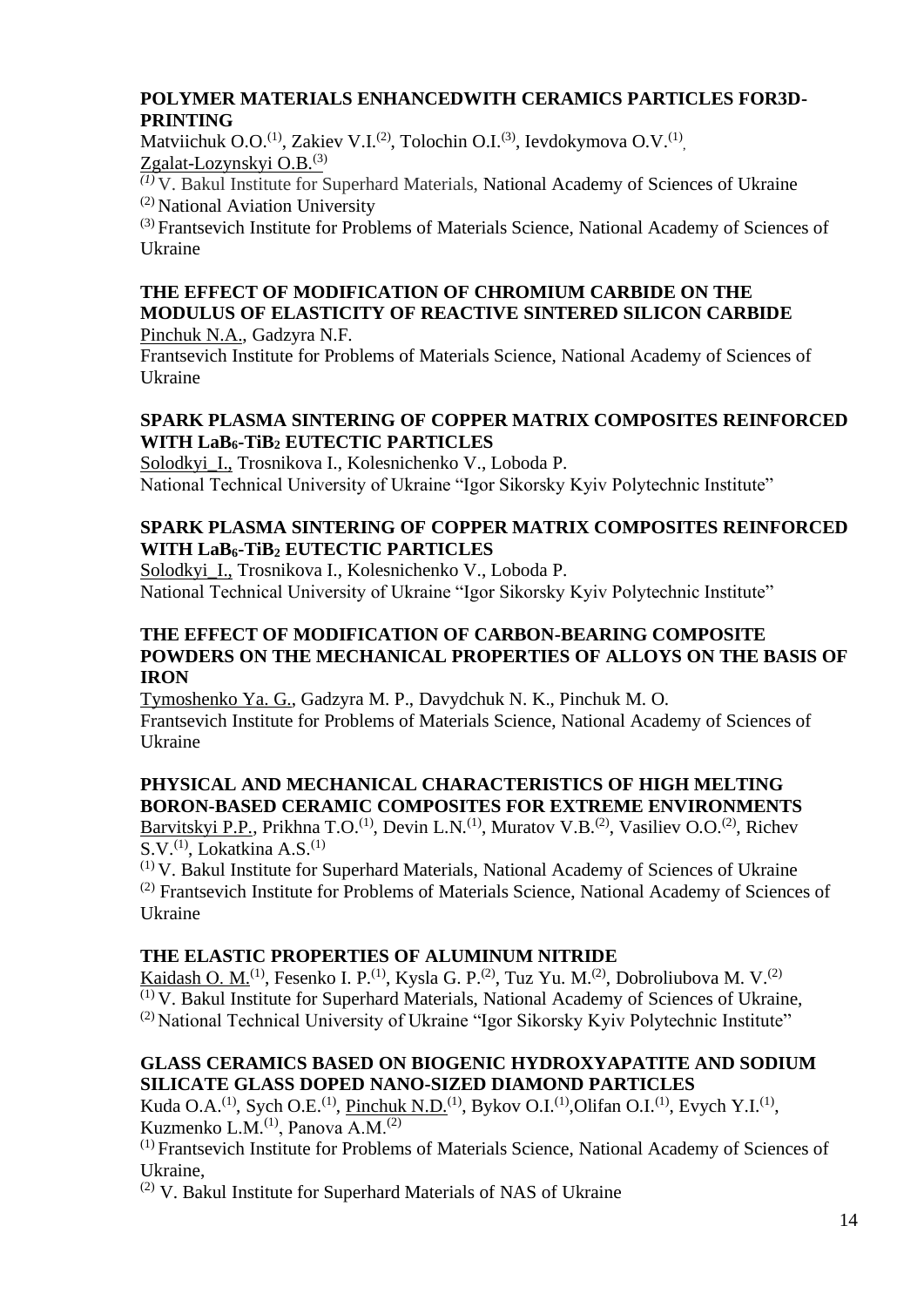### **THE STUDY OF INORGANIC IONS IN THE COMPOSITION OF THE SYNTHESIZED HYBRID OLIGOMERS**

Pashchenko E.А., Savchenko D.А., Kukharenko C.A., Bychykhin V.N., Shchur N.A., Shatokhin V.V., Dovgan A.G.

V. Bakul Institute for superhard materials of the National Academy of Science ofUkraine

## **INFLUENCE OF SYNTHESIS CONDITIONS ON THE STRUCTURE OF HYBRID OLIGOMERIC PRODUCTS**

Pashchenko E.А., Savchenko D.А., Kukharenko C.A., Skorokhod S.V., Koshkin A.M., Lazhevskaya O.V.

V. Bakul Institute for Superhard Materials, National Academy of Science of Ukraine

## **PHASE TRANSFORMATIONS IN Si3N<sup>4</sup> – SiO<sup>2</sup> – Y2O<sup>3</sup> CERAMIC DURING SPARK PLASMA CONSOLIDATION**

Zamula M. V., Kolesnichenko, V.G., Tyschenko N.I., Shyrokov O.V., Stepanenko A.V., Borodianska H. Y., Ragulya A.V.

Frantsevich Institute for Problems of Materials Science, National Academy of Sciences of Ukraine

## **INFLUENCE KINETICS OF THE SINTERING PROCESS ON THE STRUCTURE AND PROPERTIES OF HARD ALLOYS**

Loboda P.I., Minitsky A.V., Byba Ie.G.

National technical university of Ukraine «Igor Sikorsky Kyiv Polytechnic Institute»

#### **COMPOSITES OBTAINED BY THE ARC METHOD, CONSISTING OF STACKS OF GRAPHENE AND CARBON NANOSTRUCTURES CONTAINING REFRACTORY METALS**

Al.D. Zolotarenko<sup>(1)</sup>, E.P. Rudakova<sup>(2)</sup>, An.D. Zolotarenko<sup>(2)</sup>, M.V. Chimbai<sup>(2)</sup>, N.A. Gavrylyuk<sup>(1)</sup>, A.D. Zolotarenko<sup>(2)</sup>, D.V. Schur<sup>(2)</sup>

 $(1)$ Chuiko Institute of Surface Chemistry, NAS of Ukraine,

(2**)** Frantsevich Institute for Problems of Materials Science, National Academy of Sciences of Ukraine

#### **ELECTRIC CONDUCTIVE COMPOSITES BASED ON TIO<sup>2</sup> AND CARBON NANOSTRUCTURES FOR THE CREATION OF 3D - PRODUCTS USING 3D - PRINTING TECHNOLOGY CJP**

Al.D. Zolotarenko<sup>(1)</sup>, E.P. Rudakova<sup>(2)</sup>, An.D. Zolotarenko<sup>(2)</sup>, M.V. Chimbai<sup>(2)</sup>, N.A. Gavrylyuk<sup>(1)</sup>, A.D. Zolotarenko<sup>(2)</sup>, D.V. Schur<sup>(2)</sup>

 $(1)$  Chuiko Institute of Surface Chemistry, NAS of Ukraine,

(2) Frantsevich Institute for Problems of Materials Science, National Academy of Sciences of Ukraine

## **OBTAINING OF TAPES FROM HARD ALLOYS POWDERS**

Hrebenok T.P., Radchenko O.K., Itsenko A. I., Litvin R. V., Yarmolinskij S. V.

Frantsevich Institute for Problems of Materials Science, National Academy of Sciences of Ukraine

## **THE EFFECT OF NANOSIZED ADDITIVES ON THE PROPERTIES OF SILICON CARBIDE-BASED MATERIALS**

Hnylytsia I.D., Tsap I.V.

Ivano-Frankivsk national technical university of oil and gas, Ivano-Frankivsk, Ukraine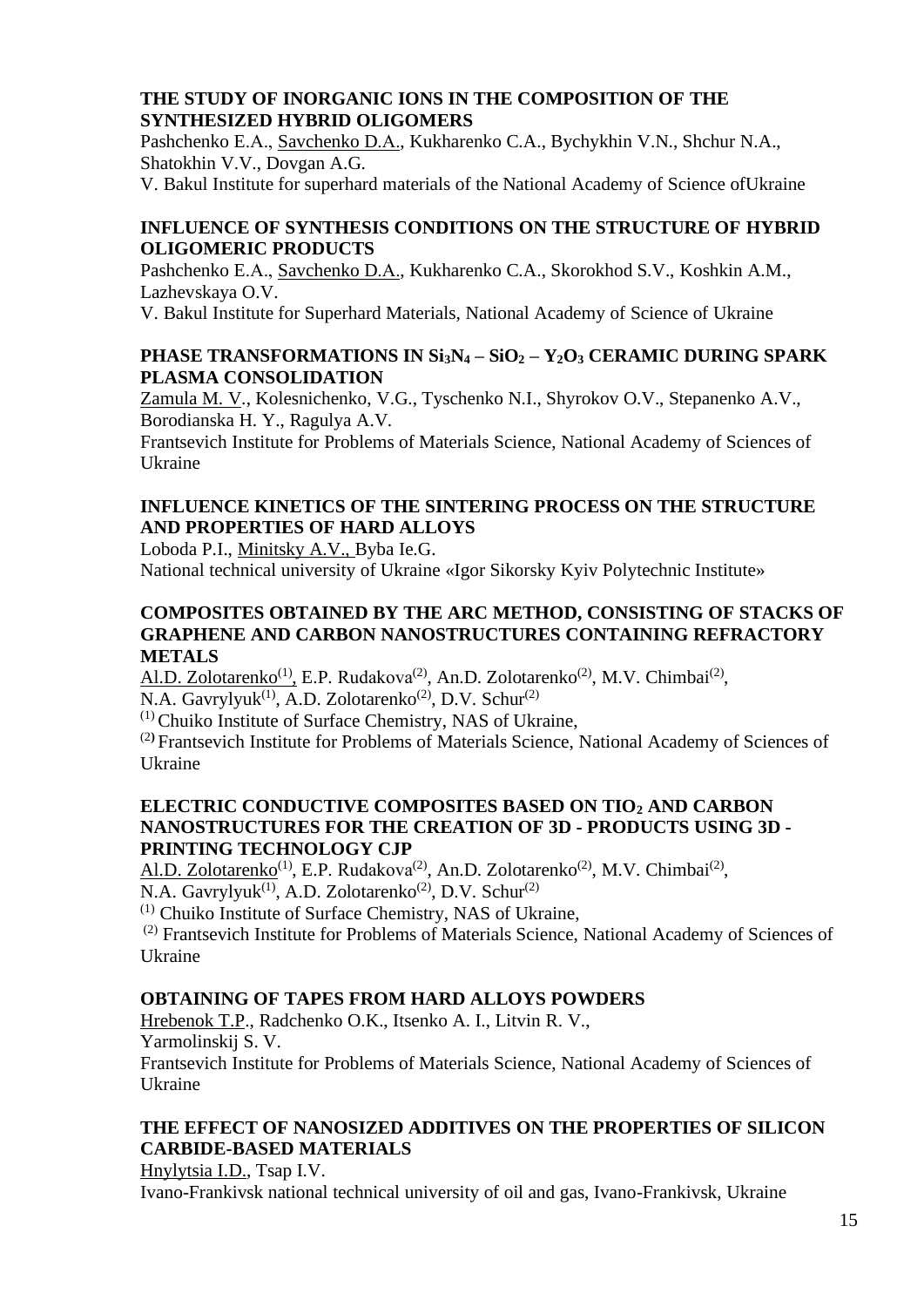## **MODIFYING THE STRUCTURE OF BORON CARBIDE: NEW PROPERTIES OF AlB12C2-BASED CERAMICS**

Muratov V.B.<sup>(1)</sup>,Garbuz V.V.<sup>(1)</sup>, Mazur P.V.<sup>(1)</sup>, Vasiliev O.O.<sup>(1)</sup>, Khomko T.V.<sup>(1)</sup>, Kartuzov V.V.<sup>(1)</sup>, Prikhna T.O.<sup>(2)</sup>, Barvitsky P.P.<sup>(2)</sup>, Kindrachuk V.<sup>(3)</sup>

(1*)* Frantsevich Institute for Problems of Materials Science, National Academy of Sciences of Ukraine

*(2)* V. Bakul Institute for Superhard Materials, National Academy of Sciences of Ukraine  $(3)$ Bundesanstalt für Materialforschung und -prüfung (BAM)

#### **NANOSTRUCTURED COMPOSITE BASED ON DEPOSITION OF OXYGEN MODIFIED CARBON NITRIDE ON THE SURFACE OF ANATASE NANOPARTICLES FOR PHOTOCATALYTIC APPLICATION**

Bondarenko M.E., Silenko P.M., Solonin Yu.M., Ragulya A.V., Gubareni N.I., Zahornyi M.M., Khyzhun O.Y., Yarova N.Y.

Frantsevich Institute for Problems of Materials Science, National Academy of Sciences of Ukraine

## **CURRENTLESS SILICIDES COATINGS DEPOSITION ON TUNGSTEN**

Malyshev V.V. <sup>(1)</sup>, Shakhnin D.B. <sup>(1)</sup>, Gumeniuk Ye.Ye<sup>(1)</sup>, <u>Stetsyuk T.V. <sup>(2)</sup></u>, Gab I.I. <sup>(2)</sup>  $^{(1)}$  University «Ukraine»

(2) Frantsevich Institute for Problems of Materials Science, National Academy of Sciences of Ukraine

#### **STRUCTURAL AND OPTICAL PROPERTIES OF ZnO FILMS DEPOSITED IN Zn-RICH CONDITIONS**

Ievtushenko A., Mamykin S.<sup>(1)</sup>, Olifan O., Bykov O., Garashchenko V.<sup>(2)</sup>, Baturin V.<sup>(3)</sup>, Karpenko  $O^{(3)}$ 

Frantsevich Institute for Problems of Materials Science, National Academy of Sciences of Ukraine

 $(1)$  V. Lashkarev Institute of Semiconductor Physic, National Academy of Sciences of Ukraine  $(2)$  V. Bakul Institute for Superhard Materials, National Academy of Sciences of Ukraine *(3)* Institute of Applied Physics, National Academy of Sciences of Ukraine

#### **CHARACTERIZATION of Cr-Ni-B-C-N COATINGS DEPOSITED BY MAGNETRON SPUTTERING**

Onoprienko A.A., Ivashchenko V.I., Scrynskyy P.L., Sinelnichenko O.K., Kozak A.O., Kovalchenko A.M., Olifan E.I.

Frantsevich Institute for Problems of Materials Science, National Academy of Sciences of Ukraine

#### **NANOCOATINGS OF REFRACTORY METALS Ti,Nb, Cr, V, Mo, DEPOSITE ON SiO<sup>2</sup> – ADHESION AND WETTING BY SOLDER MELTS**

Кrasovskyy V.P., Кrasovskaya N.А.

Frantsevich Institute for Problems of Materials Science, National Academy of Sciences of Ukraine

#### **PHOTOLUMINESCENCE OF PECVD a-SiCN:H FILMS**

Porada O.K.<sup>(1)</sup>, Manzhara V.S.<sup>(2)</sup>, Ivashchenko V.I.<sup>(1)</sup>, Kozak A. O.<sup>(1)</sup>, Ivashchenko L.A.<sup>(1)</sup> (1) Frantsevich Institute for Problems of Materials Science, National Academy of Sciences of Ukraine

(2) Institute of Physics, National Academy of Sciences of Ukraine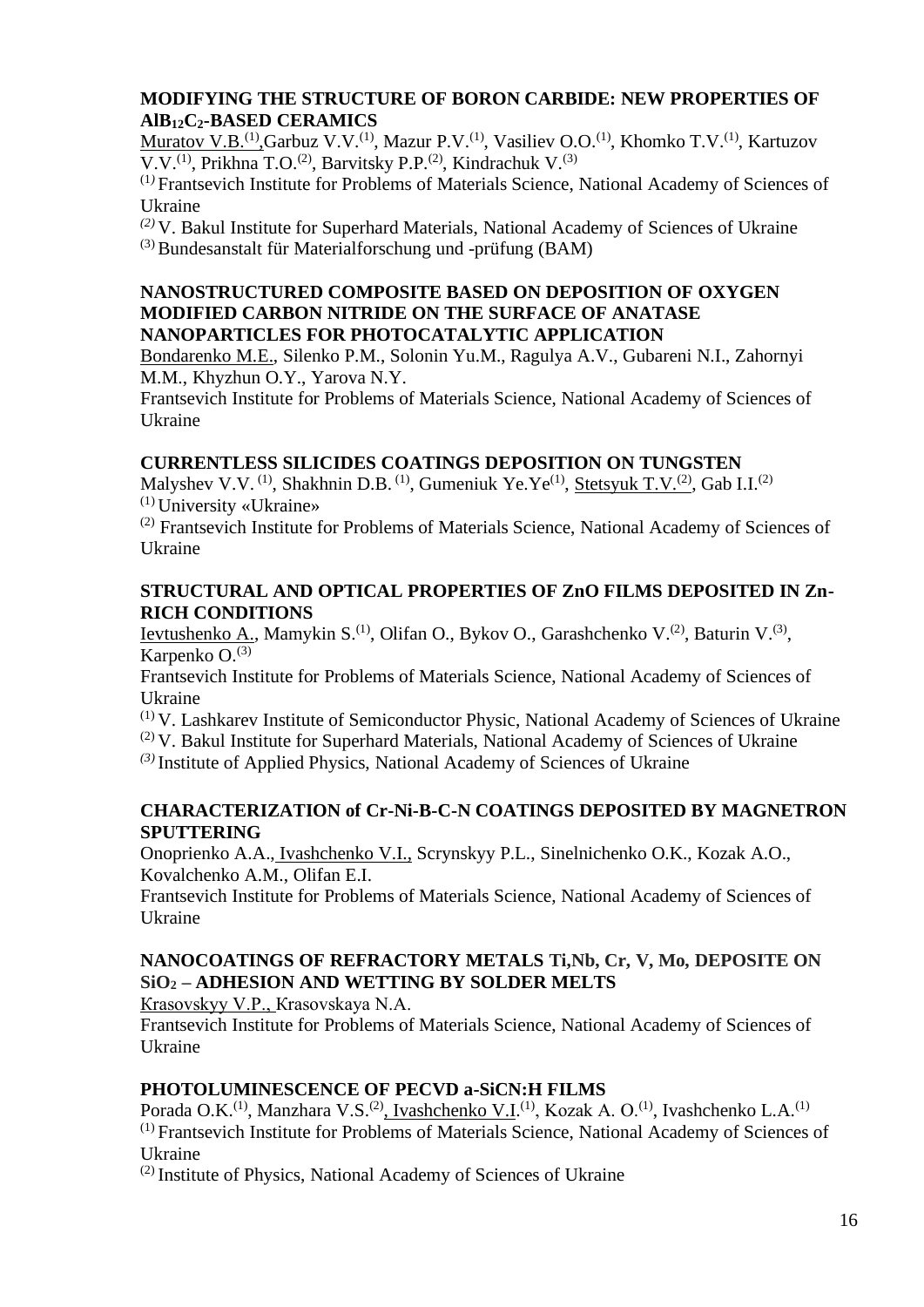## **ELECTRODEPOSITION OF TUNGSTEN AND TUNGSTEN-MOLYBDENUM COATINGS BY ELECTROLYSIS OF METAPHOSPHATE-CONTAINING MELTS**

Malyshev V.V. <sup>(1)</sup>, Shakhnin D.B. <sup>(1)</sup>, Patsalovska L.Yu. <sup>(1)</sup>, <u>Stetsyuk T.V. <sup>(2)</sup></u>, Gab I.I. <sup>(2)</sup> (1) University «Ukraine»

(2) Frantsevich Institute for Problems of Materials Science, National Academy of Sciences of Ukraine

## **JOINTSOF ALUMINA CERAMIC METALLIZED BY MOLYBDENUM NANOFILMS POSSESSEDOF THIN BRAZED SEAMS**

Gab I.I., Stetsyuk T.V. Frantsevich Institute for Problems of Materials Science, National Academy of Sciences of Ukraine

## **ELECTROLYTIC PRODUCTION OF THIN MOLYBDENUM CARBIDE FILMS**

Malyshev V.V.<sup>(1)</sup>, Gab A.I.<sup>(1)</sup>, Belimenko V.I<sup>(1)</sup>,, <u>Stetsyuk T.V.<sup>(2)</sup></u>  $(1)$  University «Ukraine»

(2) Frantsevich Institute for Problems of Materials Science, National Academy of Sciences of Ukraine

## **MANAGEMENT OF STRUCTURE OF THIN MOLYBDENUM CARBIDE FILMS**

Malyshev V.V.<sup>(1)</sup>, Gab A.I. <sup>(1)</sup>, Dudka D.M. <sup>(1)</sup>, <u>Stetsyuk T.V. <sup>(2)</sup></u>

(1) University «Ukraine»

(2) Frantsevich Institute for Problems of Materials Science, National Academy of Sciences of Ukraine

## **THERMALLY BARRIER COATINGS BASED ON COMPLEX STABILIZED ZrO<sup>2</sup>**

Dudnik E.V. <sup>(1)</sup>, Lakiza S.N. <sup>(1)</sup>, Grechaniuk I.N. <sup>(2)</sup>, <u>Shmybelskyi V.B. <sup>(1)</sup></u>, Makudera A.A.<sup>(1)</sup>, Ruban A.K. <sup>(1)</sup>, Redko V.P. <sup>(1)</sup>, Grechanyuk N.I. <sup>(1)</sup>

(1) Frantsevich Institute for Problems of Materials Science, National Academy of Sciences of Ukraine

(2) Scientific and Production Company «ELTECHMASH»

#### **FREQUENCY DEPENDENCE OF CURRENT IN Fe,Co,Ni/Ho2O3/Fe,Co,Ni THIN-FILM STRUCTURES**

Kasumov A.M., Karavaeva V.M., Vyshnevska K.O., Korotkov K.A., Olifan O.I. Frantsevich Institute for Problems of Materials Science, National Academy of Sciences of Ukraine

#### **FREQUENCY DEPENDENCE OF PERMITTIVITY IN Fe,Co,Ni/Ho2O3/Fe,Co,Ni THIN-FILM STRUCTURES**

Kasumov A. M., Karavaeva V. M., Vyshnevska K. O., Korotkov K. A., Olifan O.I. Frantsevich Institute for Problems of Materials Science, National Academy of Sciences of Ukraine

## **THE PHOTOCATALYTIC PROPERTIES OF ΖnO DOPED BY LANTHANIDES**

Korotkov K. A., Kasumov A. M., Ievtushenko A. I. Frantsevich Institute for Problems of Materials Science, National Academy of Sciences of Ukraine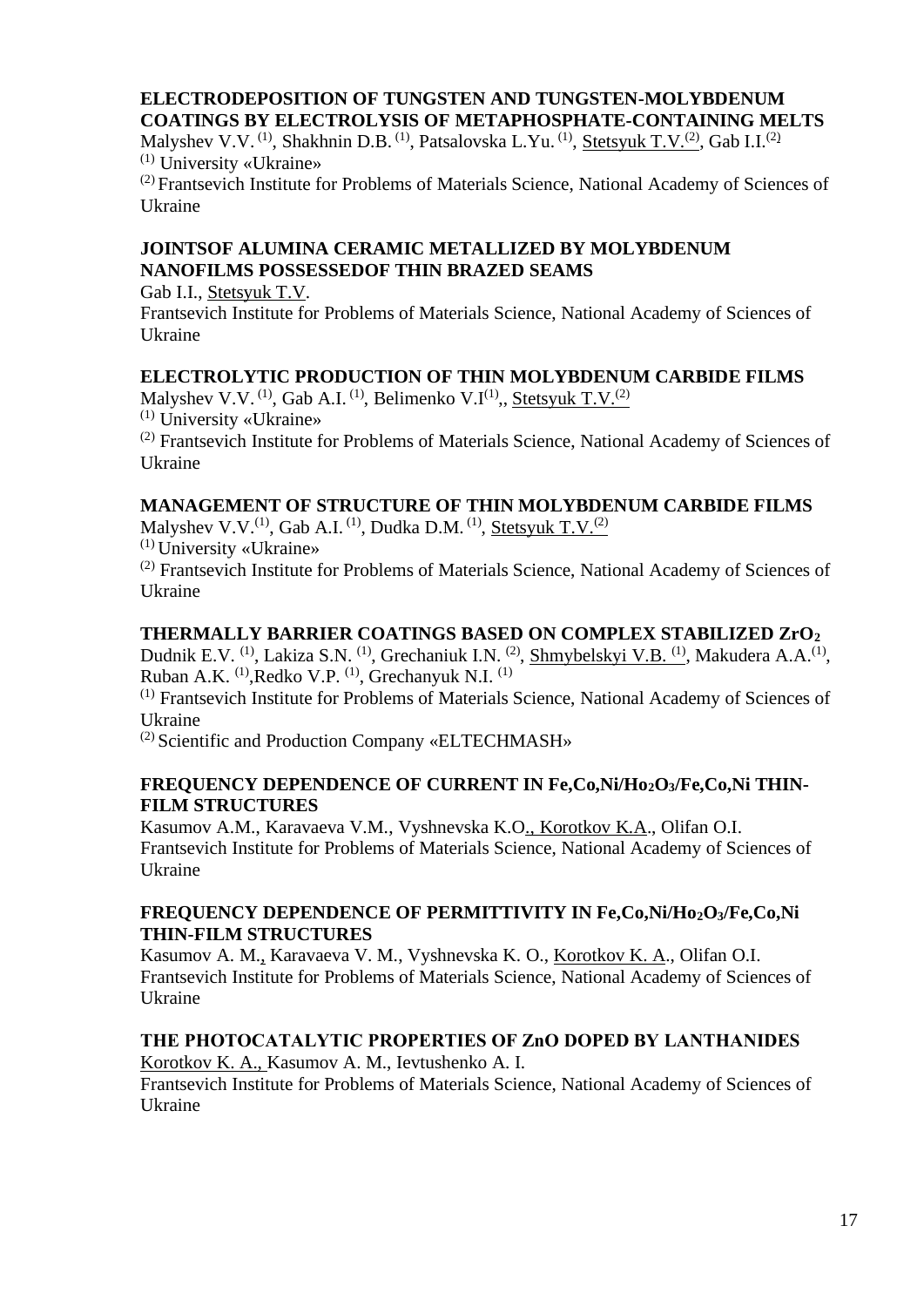## **UNUSUAL ELECTRICAL PROPERTIES OF CrSi2 THIN FILM PHASE COMPOSITE**

Dranenko A.S., Koshelev M. V.

Frantsevich Institute for Problems of Materials Science, National Academy of Sciences of Ukraine

#### **COMPOSITE COLD SPRAYINGHIGH-ENTROPY AlNiCoFeCrTi COATINGS ON STEEL**

Nakonechnyy S.O., Hushchyk D.V., Litvinova O.A., Yurkova A.I. Igor Sikorsky Kyiv Polytechnic Institute

#### **OXIDATION RESISTANCE OF COMPOSITE COLD SPRAYED AlNiCoFeCrTi HIGH-ENTROPY COATING**

Yurkova A.I., Nakonechnyy S.O., Hushchyk D.V., Akinola Olajide Igor Sikorsky Kyiv Polytechnic Institute

### **AlNiCoFeCrTiВхHIGH-ENTROPY COATINGS WITH COMPOSITE STRUCTURE RESULTED FROM ELECTRON-BEAM CLADDING**

Yurkova A.I., Nakonechnyy S.O., Dukhota D.G. Igor Sikorsky Kyiv Polytechnic Institute

#### **INFLUENCE SUBSTRATE TEMPERATURE ON THE MORPHOLOGY AND LUMINESCENCE OF ZnO DOPED BY Mg**

Myroniuk L. A.<sup>(1)</sup>, Karpyna V.A.<sup>(1)</sup>, <u>Myroniuk D. V.<sup>(1)</sup></u>, Petrosyan L. I.<sup>(1)</sup>, Fiyalka L. I.<sup>1</sup>, Khranovskyy V. D.<sup>2</sup>, Ievtushenko A. I.<sup>1</sup>

(1) Frantsevich Institute for Problems of Materials Science, National Academy of Sciences of Ukraine

 $^{(2)}$  Department of Physics, Chemistry and Biology, Linköping University

#### **ELECTRO-SPARK DEPOSITION OF CERMET COMPOSITE TiC-Cr-Ni**

Litvin R.V., Belik V.D., Tolochin O. I., Myslyvchenko O. M., Zgalat-LozynskyyO. B., Bagliuk G. A.

Frantsevich Institute for Problems of Materials Science, National Academy of Sciences of Ukraine

#### **MAX PHASES inTi-Al-C andTi-Al-Si-C FILMS**

Onoprienko A.A. <sup>(1)</sup>, <u>Ivashchenko V.I. <sup>(1)</sup></u>, Skrynskyy P.L. <sup>(1)</sup>, Kozak A.A. <sup>(1)</sup>, Sinelnichenko A.K.  $<sup>(1)</sup>$ , Olifan E.I.  $<sup>(1)</sup>$ , Lytvyn P.M $<sup>(2)</sup>$ , Marchuk O.K.  $<sup>(1)</sup>$ </sup></sup></sup></sup>

(1) Frantsevich Institute for Problems of Materials Science, National Academy of Sciences of Ukraine

(2) Institute of Semiconductor Physics, NAS of Ukraine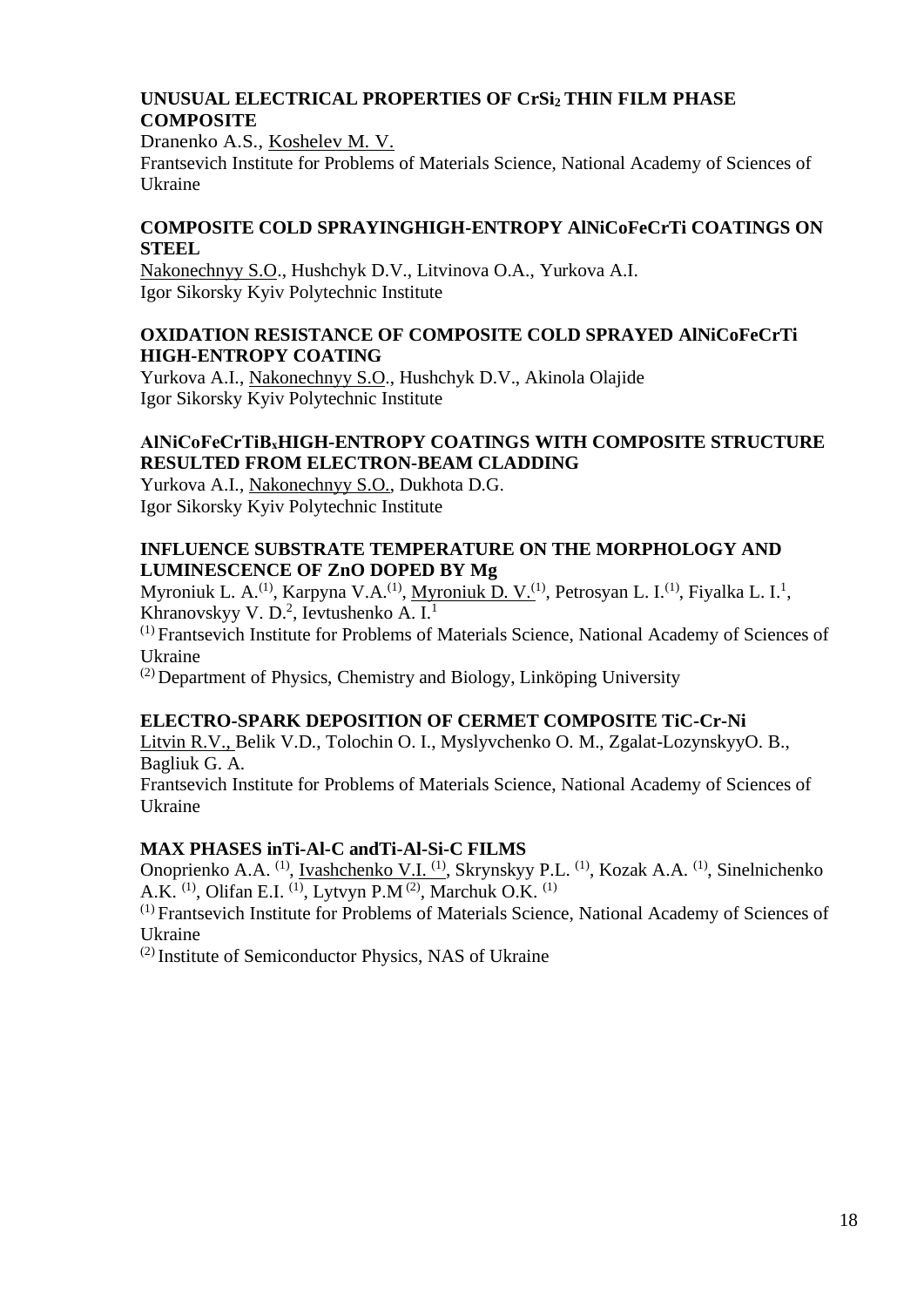# **POSTER SESSION II Thursday, May 27 13:00-14:30**

#### **INFLUENCE OF UNIFORMITY IN STRENGTH OF DIAMOND GRINDING POWDERS SYNTHESIZED USING FERROALLOYS**

Prikhna T.O., Ilnytska H.D., Lavrinenko V.I., Smokvyna V.V., Zaitseva I.M. V. Bakul Institute for Superhard Materials of the National Academy of Sciences of Ukraine

## **INFLUENCE OF THERMAL PROCESSING ON THERMOSTABILITY OF DIAMONDS SYNTHESIZED WITH APPLICATION OF FERROALLOYS**

Prikhna T.O., Ilnytska H.D., Lavrinenko V.I., Smokvyna V.V., Zaitseva I.M., Zakora A.P., Tymoshenko V.V.

V. Bakul Institute for Superhard Materials of the National Academy of Sciences of Ukraine

#### **OPTICAL PROPERTIES AND STRUCTURE INVESTIGATIONS OF C3N4O<sup>x</sup> (TiO2)- POLYANILINE AS PERSPECTIVE MATERIALS FOR PHOTOCATALY TIC APPLICATION**

Zahornyi M.N., Bondarenko M.E., Ragulya А*.*V., Ievtushenko A.I., Silenko P.M., Lobunets T.F., Tyschenko N.I., Solonin Yu.M., Gubareni N.I., Khyzhun O.Y., Yarova N.Yu., Skoryk  $M.A.$ <sup>(1)</sup>

Frantsevich Institute for Problems of Materials Science, National Academy of Sciences of Ukraine

(1) Nanomedtech

#### **ATOMIC STRUCTURE, VIBRATIONAL SPECTRUMAND MECHANICAL PROPERTIES OF AMORPHOUS AlBC**

Shevchenko R.V., Ivashchenko V.I., Shevchenko V.I.

Frantsevich Institute for Problems of Materials Science, National Academy of Sciences of Ukraine

#### **THE DEPENDENCE OF THE OPTICAL PROPERTIES OF SYNTHESIZED FROM VARIOUS PRECURSORS DOPED CARBON NITRIDE C3N4O<sup>x</sup> ON THE OXYGEN CONTENT IN THE MATERIAL**

Bondarenko M.E., Silenko P.M., SoloninYu.M., Ragulya A.V., Gubareni N.I., Zahornyi M.M., Khyzhun O.Y., Yarova N.Y.

Frantsevich Institute for Problems of Materials Science, National Academy of Sciences of Ukraine

#### **EPR SPECTROSCOPIC STUDY OF MIXED Dy2O3-CeO<sup>2</sup> CERAMICS**

Bataiev M. M, Bataiev Y.M., Lavrinenko O. M., Dmitriev O. I., Kornienko O. A. Frantsevich Institute for Problems of Materials Science, National Academy of Sciences of Ukraine

## **INFLUENCE OF THE SIZE OF PARTICLES OF THE INITIAL COMPONENTS OF THE MIXTURE ON THE PHYSICAL AND MECHANICAL PROPERTIES OF SINTERED PRESSER COPPER - TUNGSTEN, TUNGSTEN ALLOY**

Epifantseva T.A., Vlasova O.V., Stern M.B., Baglyuk G.A.

Frantsevich Institute for Problems of Materials Science, National Academy of Sciences of Ukraine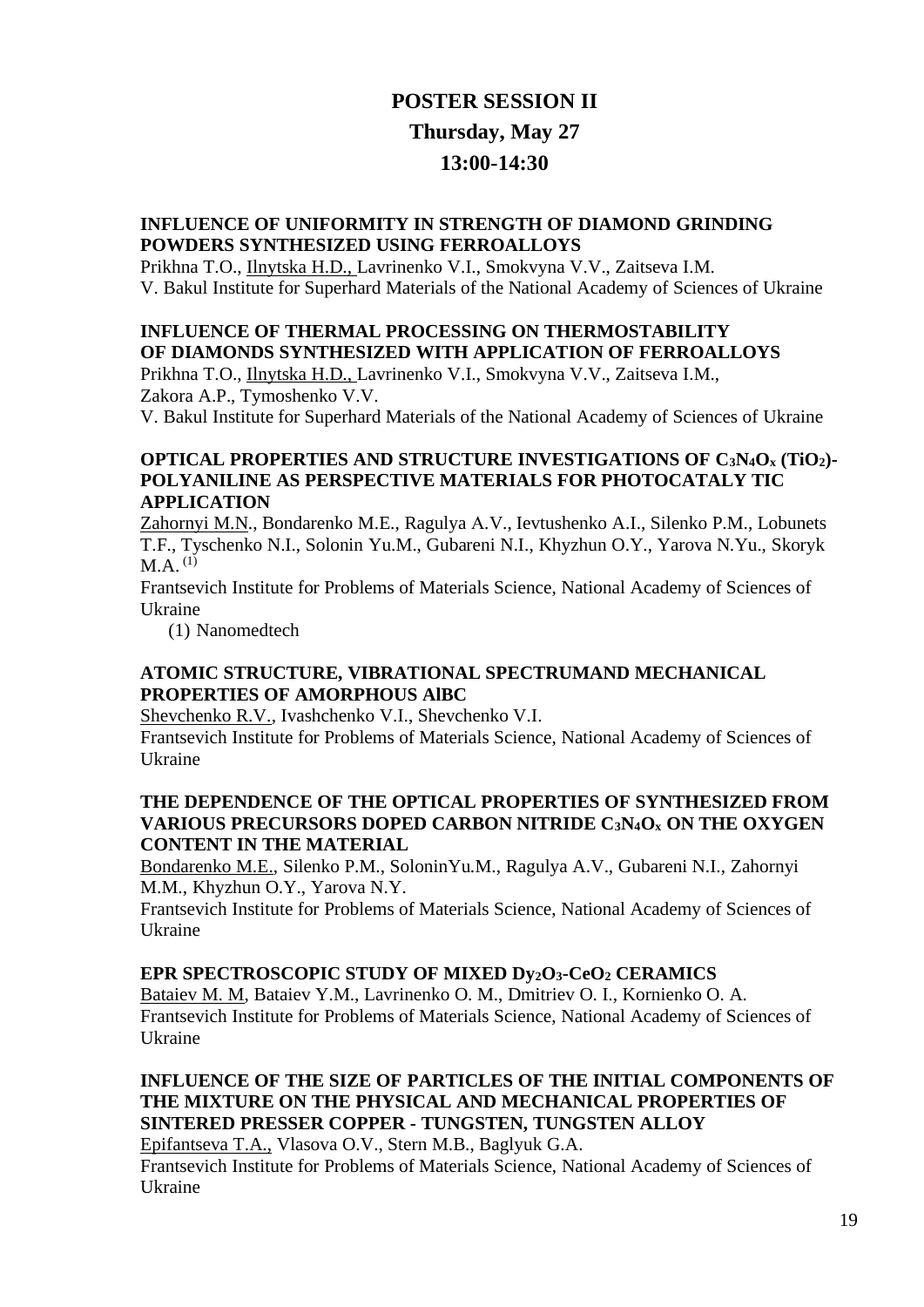## **INFLUENCE OF Pr3+ ELECTRONIC STRUCTURE ON THE LOW TEMPERATURE HEAT CAPACITY OF Pr2Hf2O<sup>7</sup>**

Коpаn А.R., Gorbachuk M.P., Lakiza S.M.

Frantsevich Institute for Problems of Materials Science, National Academy of Sciences of Ukraine

## **THE INFLUENCE OF THE PHASE COMPOSITION OF THE TITANIUM DIOXIDE MATRIX ON THE OPTICAL PROPERTIES AND MORPHOLOGY OF C3N4OX/TIO<sup>2</sup> COMPOSITE NANOPARTICLES**

Bondarenko M.E., Silenko P.M., Solonin Yu.M., Ragulya A.V., Zahornyi M.M., Gubareni N.I., Khyzhun O.Y., Yarova N.Y.

Frantsevich Institute for Problems of Materials Science, National Academy of Sciences of Ukraine

### **ELECTRONIC STRUCTURE OF Cu2HgGeS<sup>4</sup> COMPOUND STUDIED BY XPS METHOD**

Tkach V.A., Khuzhun O.Y., Denysyuk N. M., Luzhnyi I. V. Frantsevich Institute for Problems of Materials Science, National Academy of Sciences of

# Ukraine **SIMULATION OF SILICON CARBIDE NUCLEI AND INITIAL STAGE OF**

## **NUCLEATION WITH QUANTUM CHEMISTRY CALCULATIONS**

Pokropivny А.V., Sylenko P.M., Solonin Yu.M.

Frantsevich Institute for Problems of Materials Science, National Academy of Sciences of Ukraine

#### **INFLUENCE OF THICKNESS OF THERMOSENSITIVE ELEMENTS ON THE MAGNETIC PROPERTIES OF IRON-NICKEL-BASED POWDER MATERIALS ALLOYED WITH Tі, Cr, Mo ADDITIVES**

Sytnyk I.A., Maslyuk V.A.

Frantsevich Institute for Problems of Materials Science, National Academy of Sciences of Ukraine

## **PHASE REACTIONS AND PROPERTIES OF PHASES IN THE CeO2-La2O<sup>3</sup> Ln2O<sup>3</sup> (LN = Sm, Eu, Gd) SYSTEMS AT TEMPERATURE OF 1500 С**

Kornienko O.A., Andrievskaya E. R., Sameljuk A.V., Korichev S. F., Yurchenko Yu.V., Barshchevskaya A. K.

Frantsevich Institute for Problems of Materials Science, National Academy of Sciences of Ukraine

#### **STUDY OF THE PROCESS FOR OBTAINING NANOSIZED PARTICLES OF TUNGSTEN CARBIDE BY REDUCTION AND CARBURIZATION IN THE GAS PHASE OF VOLATILE TUNGSTEN COMPOUNDS**

Matviichuk O.O., Bondarenko V.P., Ievdokymova O.V. V. Bakul Institute for Superhard materials NASU

#### **SOME ASPECTS OF THERMOCHEMICAL ACTIVATION OF MOLYBDENUM SINTERING**

Ponomarchuk S.H., Solodkiy E.V., Loboda P.I., Kovrizhko O.M., Brychko S.O., Bogomol I.

National Technical University of Ukraine "Igor Sikorsky Kyiv Polytechnic Institute"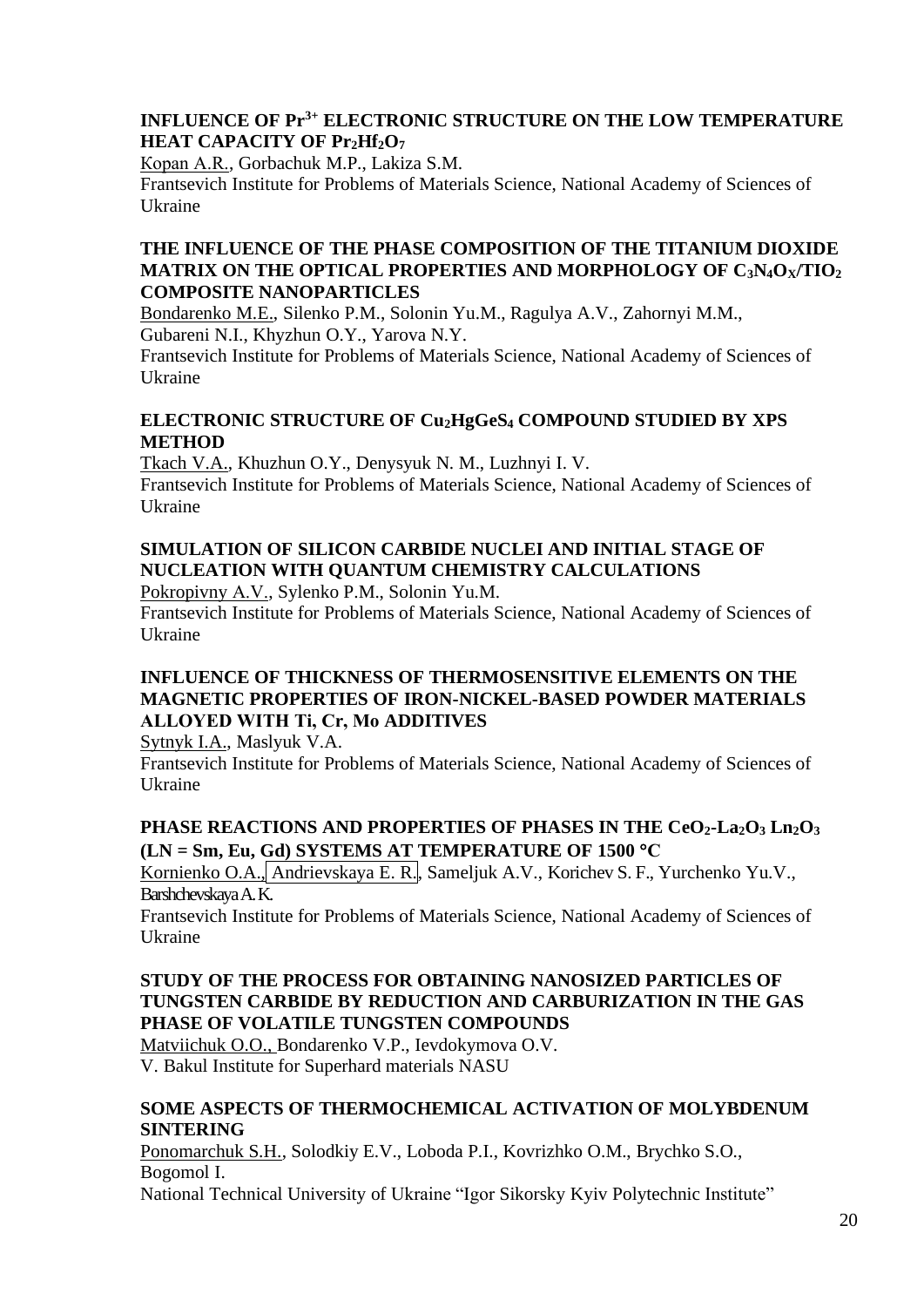## **LOW-TEMPERATURE PHASE STABILITY OF MATERIALS IN THE SYSTEM ZrO2–Y2O3–CeO<sup>2</sup>**

Marek I. O.<sup>(1)</sup>, Ruban O. K.<sup>(1)</sup>, Red'ko V. P.<sup>(1)</sup>, Dudnik O. V.<sup>(1)</sup>, Korniy S. A.<sup>(2)</sup>

(1) Frantsevich Institute for Problems of Materials Science, National Academy of Sciences of Ukraine

(2) Karpenko physico-mechanical institute of the NAS of Ukraine

## **THE OPPORTUNITY TO APPLY MIXED Gd2O<sup>3</sup> – CeO<sup>2</sup> POWDERS FOR HYDROPHOBIC CERAMIC MATERIALS CREATION**

Lavrynenko O.M., Kolesnichenko V.G., Zhuravlev V.S., Pavlenko O.Yu., Kornienko O.A., Bykov A.I.

Frantsevich Institute for Problems of Materials Science, National Academy of Sciences of Ukraine

## **EFFECT OF THE PRODUCTION METHOD ON THE PHYSICOCHEMICAL POWDER PROPERTIES IN THE Al2O<sup>3</sup> – ZrO<sup>2</sup> (Y2O3, CeO2) SYSTEM**

Smyrnova-Zamkova M. Yu., Ruban О.К, Bykov O.I., Dudnik O. V. Frantsevich Institute for Problems of Materials Science, National Academy of Sciences of Ukraine

### **MAX-PHASE OF Cr2AlC COMPOSITION IN ALLOYS OF THE Cr-Al-C TERNARY SYSTEM**

Tymoshenko O.A., Bondar A.A., Petyukh V.M.

Frantsevich Institute for Problems of Materials Science, National Academy of Sciences of Ukraine

## **COMPUTER SIMULATION OF POROUS MATERIAL EFFECTIVE THERMAL CONDUCTIVITY WITH FINITE-ELEMENT ANALYSIS**

Andriienko Yu., Stepanoff O., Bogomol I. Igor Sikorsky Kyiv Polytechnic Institute

## **FEATURES OF THE HfB2-HfN COMPOSITION SYNTHESIS IN THE CONDITIONS OF SPARK-PLASMA SINTERING**

Petukhov O., Ragulya A., Morozov I. Frantsevich Institute for Problems of Materials Science, National Academy of Sciences of Ukraine

#### **INFLUENCE OF MOLYBDENIUM OXIDE AND NANOCRYSTALLINE TITANIUM OXIDE ON PHASE FORMATION AND CHARACTERISTICS OF DYSPOSIUM TITANATE PELLETS**

ChernovI.A.<sup>(1)</sup>, Belash N.N.<sup>(1)</sup>, Romankov V.O.<sup>(1)</sup>, Kolodiy I.V.<sup>(2)</sup>, Kalchenko A.S.<sup>(2)</sup> (1) Nuclear Fuel Cycle" Science and Technology Establishment National Science Center "Kharkov Institute of Physics and Technology (2) Institute of Solid-State Physics, Materials Science and Technologies National Science Center "Kharkov Institute of Physics and Technology"

## **INTERACTION IN THE Al2O3‒ZrO2‒Sc2O<sup>3</sup> SYSTEM**

Makudera A.A., Lakiza S.M. Frantsevich Institute for Problems of Materials Science, National Academy of Sciences of Ukraine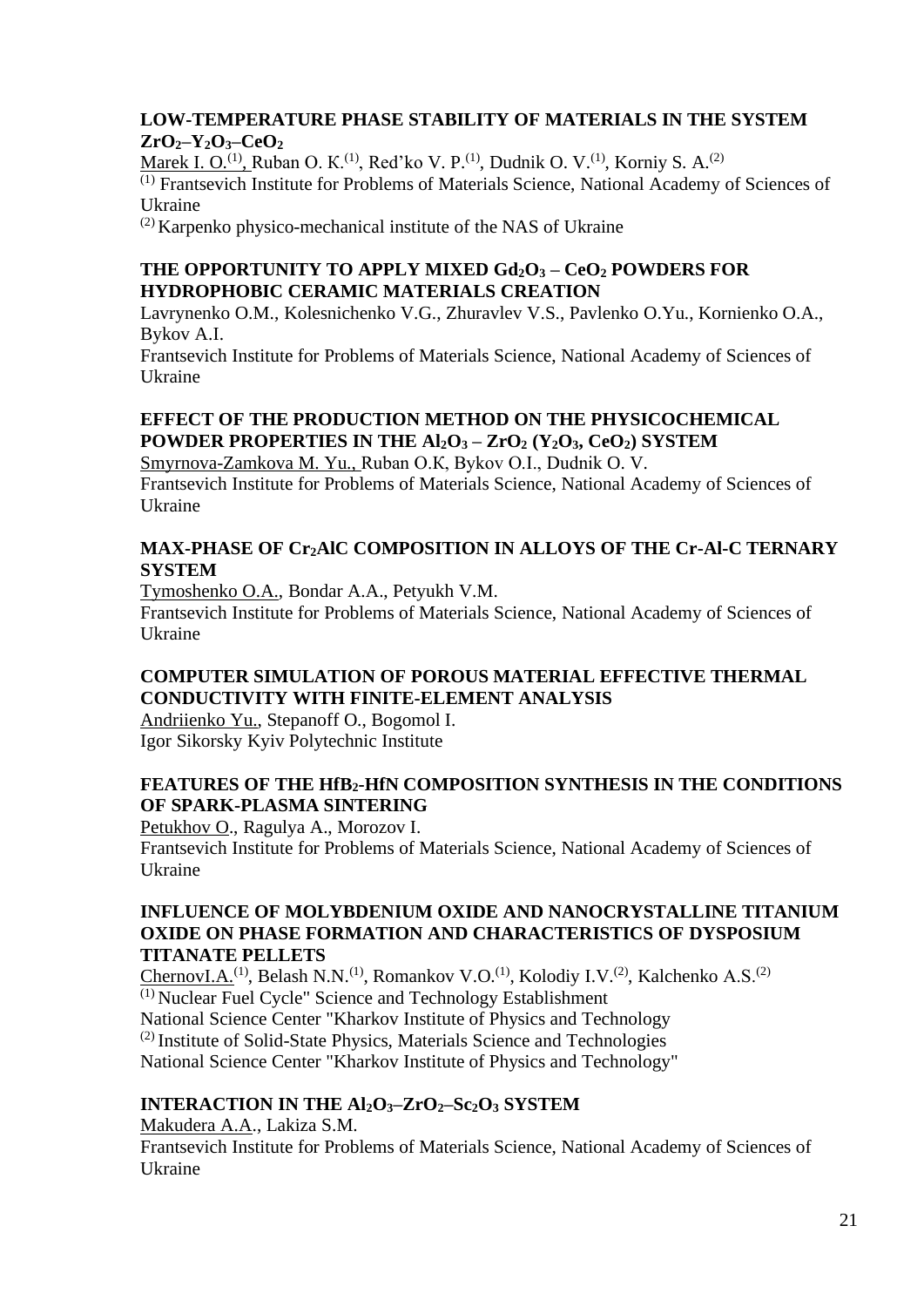## **THE OXIDE FORMATION OF**  $\gamma \rightarrow \alpha$ **-Al<sub>2</sub>O**<sub>3</sub>**POWDERS-NANO AT 570 −1470 K**

Petrova V.A., Garbuz V.V., Silinskaya T.A., Lobunets T.F., Bykov O.I., Muratov V.B., Terentyeva T.M., Kuzmenko L.M., Homko T.V., Olifan O.I.

Frantsevich Institute for Problems of Materials Science, National Academy of Sciences of Ukraine

#### **SUPERCRITICAL FLUID SYNTHESIS OF "CUBIC GRAPHITE " WITH THE STRUCTURES OF KFI AND LTA CARBON ZEOLITE TYPES**

PokropivnyA.V.<sup>(1)</sup>, Smolyar A. S.<sup>(2)</sup>,Kuts V. A.<sup>(3)</sup>,Sylenko P.M.<sup>(1)</sup>, Solonin Yu. M.<sup>(1)</sup> (1) Frantsevich Institute for Problems of Materials Science, National Academy of Sciences of Ukraine

 $^{(2)}$ M.P. Semenenko Institute of Geochemistry, Mineralogy and Ore Formation NASU (3) Institute of Magnetism NASU

#### **TEMPERATURE INTERVAL OF STABILITY OF MAX-PHASES IN THE Ti-Al-C SYSTEM**

Bilous O.O.<sup>1</sup>, Bondar A.A.<sup>1</sup>, Voblikov V.M.<sup>1</sup>, Tsyganenko N.I.<sup>1</sup>, Witusiewicz V.T.<sup>2</sup>, Hecht U.<sup>2</sup> (1) Frantsevich Institute for Problems of Materials Science, National Academy of Sciences of Ukraine

### **INFLUENCE OF THE TRAMPOLINE ION-PLASMA MODIFICATION OF SURFACE MORPHOLOGY FOR POWDER METALLURGY PRODUCTS**

Gabovich A. M.<sup>(1)</sup>, Loboda P. I.<sup>(2)</sup>, Semeniuk N. I.<sup>(3)</sup>, Semeniuk V. F.<sup>(1,2,3)</sup>, <u>Soloviova T. O.<sup>(2)</sup></u>, Zavadiuk  $S.V.<sup>(2)</sup>$ 

(1) Institute of Physics of the National Academy of Sciences

(2) National Technical University of Ukraine 'Igor Sikorsky Kyiv Polytechnic institute' (3) GreSem Innovation, LLC

#### **GENERATION OF ABNORMAL POROSITY DURING SINTERING OF Fe-Mo POWDER ALLOY**

Маzur V., Loboda P., Soloviova T.,Vterkovskyi M.,Remizov D., Kovryzhko O., Smolinskyi L National Technical University of Ukraine 'Igor Sikorsky Kyiv Polytechnic institute'

#### **INFLUENCE OF REDUCTION TEMPERATURE ON RESIDUAL STRESSES IN FE POWDERS OF DIFFERENT MORPHOLOGY**

Karasevska O.P.<sup>(1,2)</sup>, Loboda P.I.<sup>(1)</sup>, <u>Soloviova T.O.<sup>(1)</sup></u>, Nakonechniy S.O.<sup>(1)</sup>, Zavadiuk S.V.<sup>(1)</sup> (1) National Technical University of Ukraine 'Igor Sikorsky Kyiv Polytechnic institute'  $(2)$  Kurdyumov Institute for Metal Physics, National Academy of Sciences of Ukraine

## **STRUCTURE AND PHASE CONSTITUENTS OF AS-CAST ALLOYS OF THE Hf– Ru–Rh–Ir QUATERNARY SYSTEM**

Kriklya L.S., Кorniyenko К.Ye., Levchenko P.P., Tikhonova I.B., Samelyuk A.V. Frantsevich Institute for Problems of Materials Science, National Academy of Sciences of Ukraine

## **PECULIARITIES OF CRYSTALLIZATION OF THE Ti–Rh–Ir ALLOYS**

Kriklya L.S., Кorniyenko К.Ye., Levchenko P.P., Artyukh S.Yu. Frantsevich Institute for Problems of Materials Science, National Academy of Sciences of Ukraine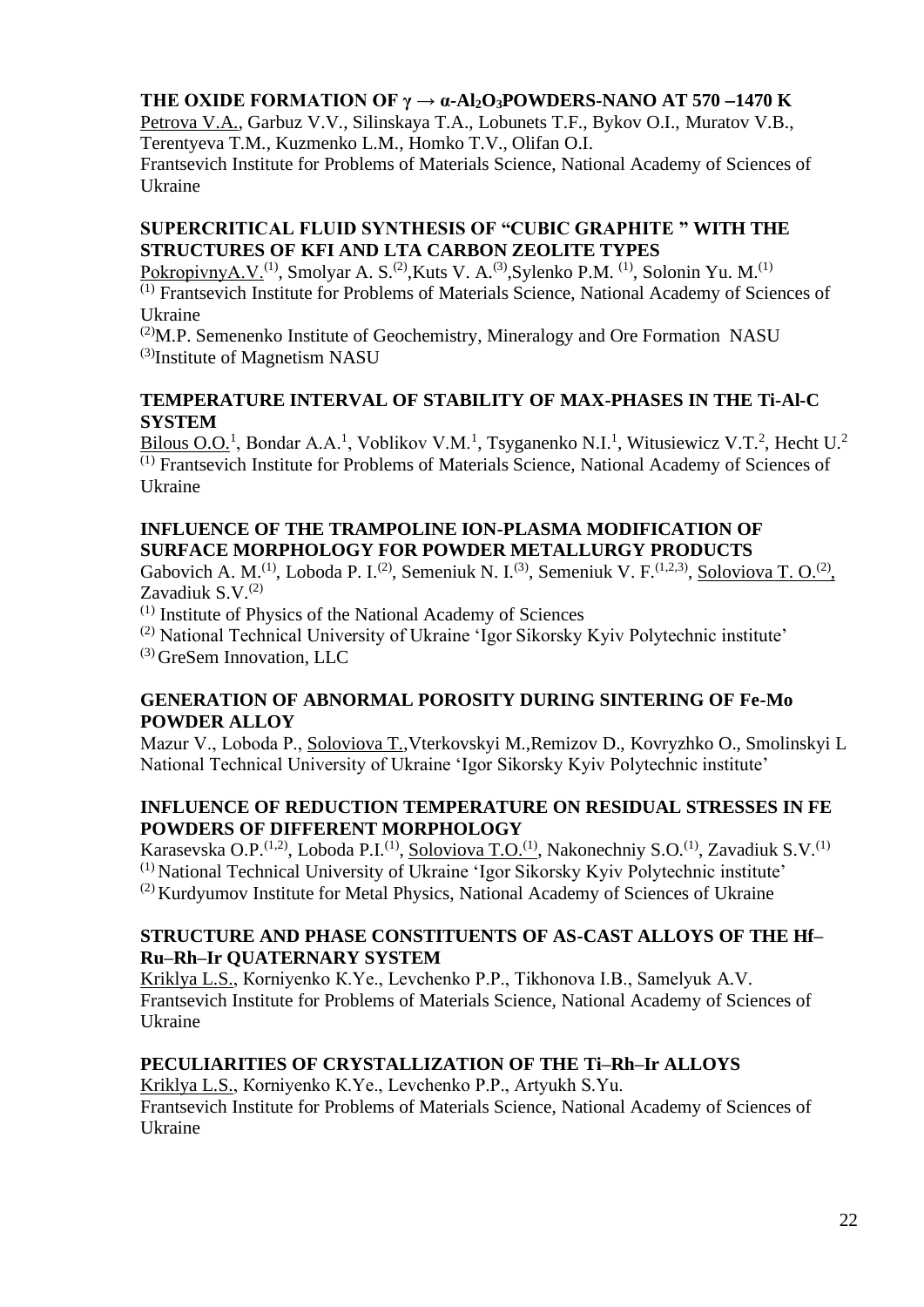### **IMPROVEMENT OF EXPERIMENTAL METHODS OF MECHANICAL AND CHEMICAL TREATMENT FOR THE FORMATION OF HIGH-QUALITY SURFACES OF PbTe PLATES**

Malanych G.P.

V. Ye. Lashkaryov Institute of Semiconductor Physics, National Academy of Sciences of Ukraine

#### **SYNTHESIS OF POWDERS FOR DEPOSITION OF ELECTRIC-SPARK COATINGS BASED ON NICKEL ALLOYS REINFORCED BY HIGH-MODULUS TITANIUM CARBIDES/CARBONITRIDES**

Kud I.V., Ieremenko L.I., Zyatkevych D.P., Lytvyn R.V., Krushynska L.A., Zgalat-Lozynskyy O.B., Baglyuk G.А.

Frantsevich Institute for Problems of Materials Science, National Academy of Sciences of Ukraine

### **THE TEMPERATURE INFLUENCE ON OF INITIAL STATE FOR DIAMOND GRAINS IN SEGMENTS OF INSTRUMENTAL APPLICATION**

Laptev A.V., Istomina T.І., Derev'yanko O.V., Tolochin O.I., Ershova O.G., Vasylkivska M.A. Frantsevich Institute for Problems of Materials Science, National Academy of Sciences of Ukraine

#### **STUDY OF THE INFLUENCE OF MODIFICATION OF СARBON COMPOUND POWDER COMPOSITES ON THE MECHANICAL PROPERTIES OF MAGNESIUM ALLOYS**

Davidchuk N.K., Gadzyra N.F, Tymoshenko Y.G., Pinchuk N.O. Frantsevich Institute for Problems of Materials Science, National Academy of Sciences of Ukraine

### **MAGNETIC-FRACTION COMPOSITION AND MORPHOMETRIC CHARACTERISTICS OF THE SLUDGE, OBTAINED DURING THE PROCESSING OF THE SANDSTONE BY FUNCTIONAL ELEMENTS FROM COMPOSITE DIAMOND-CONTAINING MATERIALS**

Vasylchuk O.S., Maystrenko A.L., Oliinyk N.O., Ilnitska G.D, Petasyuk G.A., Vynohradova O. P., Bazaliy G.A., Zakora A.P.

N. Bakul Institute for Superhard Materials National Academy of Sciences of Ukraine

#### **STRUCTURE AND MECHANICAL PROPERTIES OF TIN BASED NANOCOMPOSITES SINTERED AT LOW TEMPERATURE THROUGH MICROWAVE ENERGY**

Yehorov I.I., Suresh K.C.<sup>(1)</sup>, Zgalat-Lozynskyy O.B.<sup>(2)</sup>, Apurbba K.S.<sup>(3)</sup> Frantsevich Institute for Problems of Materials Science, National Academy of Sciences of Ukraine

(1) Indian Institute of Technology Roorkee

#### **X-RAY DIFFRACTION STUDY OF CLUSTERING IN SOLID SOLUTIONS OF MULTICOMPONENT ALLOYS**

Vasylkivska M. A., Kartuzov V. V., Krapivka N. A., Rozhenko N. M., Timofeeva I. I. Frantsevich Institute for Problems of Materials Science, National Academy of Sciences of Ukraine